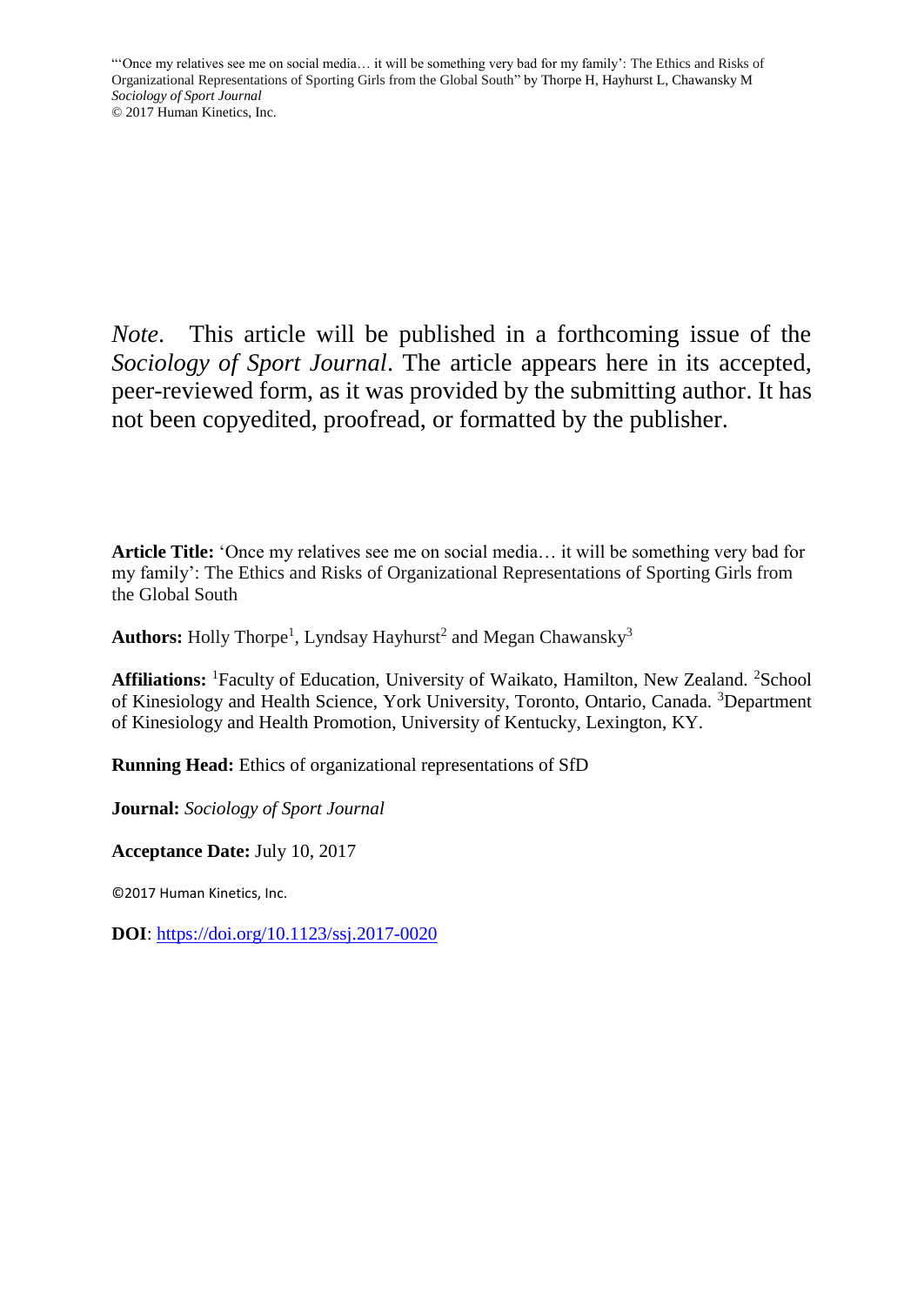#### **Abstract:**

This paper explores the ethics of representing girls and young women from the global South in Sport for Development (SfD) organizational campaigns via the case of Skateistan—an international SfD organization with skateboarding and educational programmes in Afghanistan, Cambodia and South Africa. Focusing particularly on Skateistan's representations of skateboarding girls and young women in Afghanistan, we draw upon interviews with staff members as well as digital ethnography and organizational curriculum materials, to reveal some of the nuanced power relations within such media portrayals. In so doing, we also draw attention to some of the unintended risks of 'positive' representations of sporting girls from the global South, and some of the strategies employed by Skateistan to navigate such issues.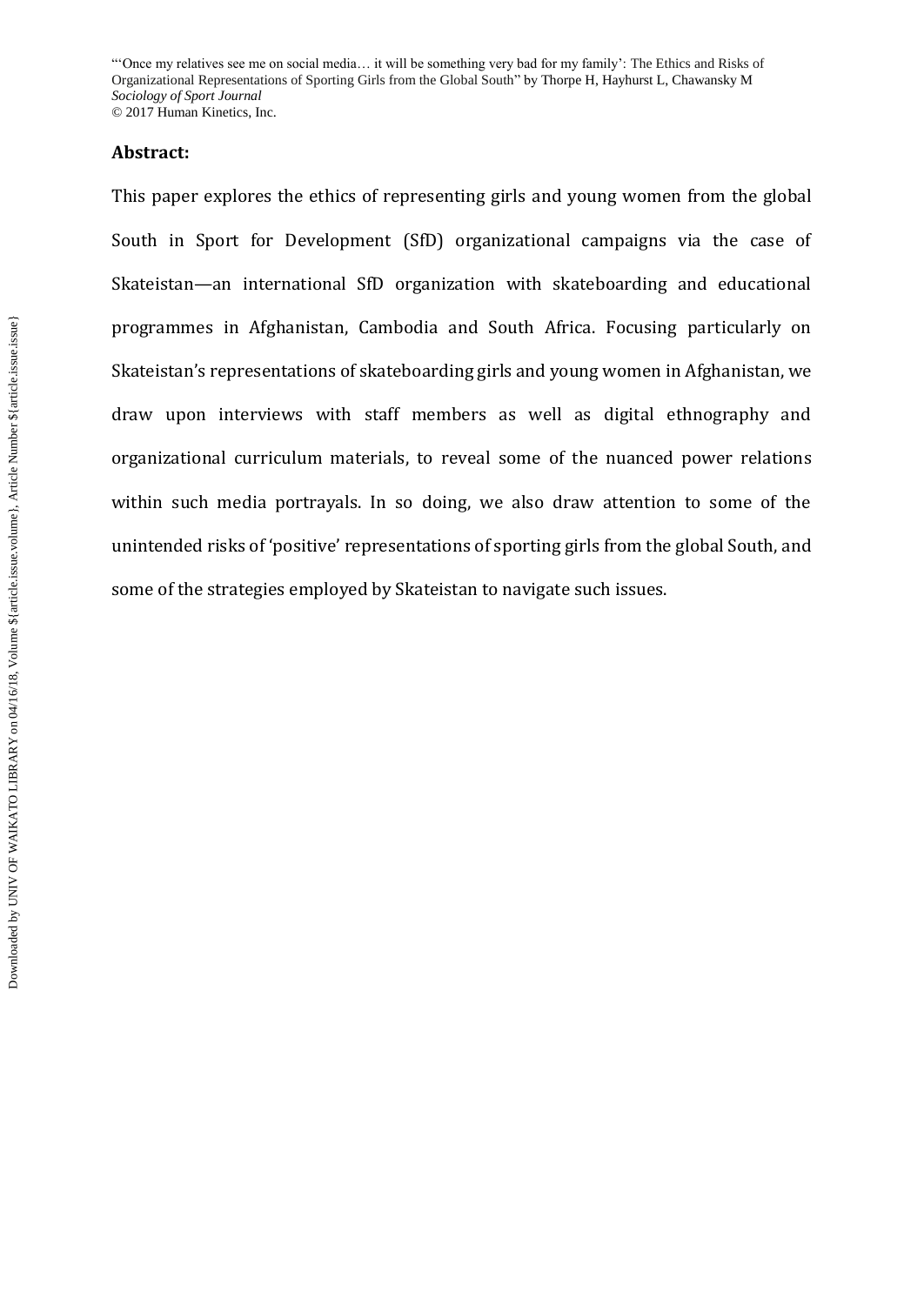Since the mid-2000s, there has been a 'turn to girls' and a 'girl powering' of development (Koffman & Gill, 2013). Originally coined by the Nike Foundation in 2005, the 'Girl Effect' has been taken up by a wide range of governmental organisations, charities, and non-governmental organizations (NGOs) working in the global South. Underpinning this movement is the belief—endorsed by an alliance of multi-national corporations, charity and NGO leaders and governmental representatives—that "when given the opportunity, women and girls are more effective at lifting themselves and their families out of poverty, thereby having a multiplier effect within their villages, cities, and nations" (Shain, 2013, p. 2). The Nike Foundation repeatedly deploys the slogan "invest in a girl and she'll do the rest", while the UN Foundation purports that "[w]here there's a girl, there's a way" (cited in Koffman & Gill, 2013, p. 88). Over the past decade, Sport for Development (SfD) initiatives have increasingly included girl-focused programs to latch onto this current cultural moment (Chawansky & Hayhurst, 2015) and many of the sensibilities of the Girl Effect are evident in these SfD projects (Hayhurst 2011, 2013, 2014). Such developments are far from unproblematic. As McDonald (2015) argues, too many of these programmes assume a "taken-for-granted liberatory character" focusing on "sport's allegedly progressive role in supporting gender equality" without considering the complexities of creating long-term, sustainable changes for the lives of girls and women in local contexts (p. 1).

In this paper we draw upon a growing body of feminist scholarship that is critically considering not only the politics of girl-focused SfD organizations, but also the communication strategies associated with their activities. With the rise of the Girl Effect, many NGOs are incorporating so-called 'positive' representations of girls and young women from the global South as part of their organizational campaigns. Yet, such media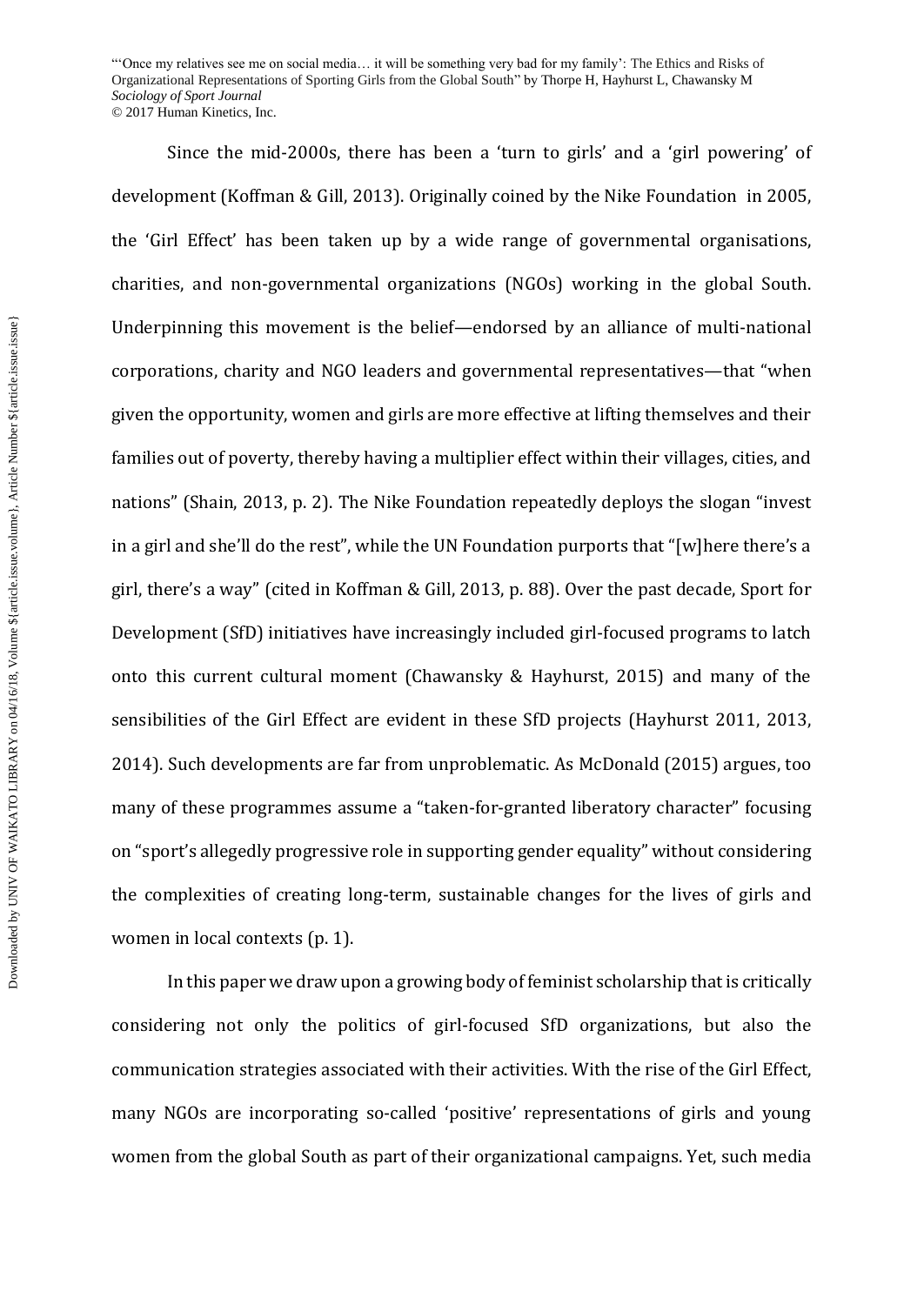portrayals demand a "close[r] examination of who represents whom, for what purposes and with what results" (Sensoy and Marshall, 2010, p. 309). Focusing specifically on how UNICEF uses Instagram to frame policy contexts of girls' education, Anderson (2016) identifies some of the "ethical complexities of imaging girls in digital policy spaces" (p. 89). Accompanying the rise of the Girl Effect there has also been a growing visibility of sporting girls and young women from the global South, yet questions about the power relations and ethics involved in such representations have yet to be given indepth critical consideration in the field of SfD.

We explore the ethics of representing girls and young women from the global South in SfD organizational campaigns via the case of Skateistan—an international SfD organization with skateboarding and educational programmes in Afghanistan, Cambodia and South Africa. Focusing particularly on Skateistan's social media representations of skateboarding girls and young women in Afghanistan for audiences in the global North for the purposes of fund raising, we draw upon interviews with staff members, and social media and organizational curriculum materials, to reveal some of the nuanced power relations within such media portrayals.<sup>1</sup> In so doing, we also draw attention to some of the unintended consequences of 'positive' representations of sporting girls from the global South, and some of the strategies employed by Skateistan to navigate such issues.

This article consists of four main parts. We begin by contextualizing this case within the broader literature relating to the Girl Effect and recent shifts in humanitarian communication strategies. Here, we focus particularly on the power, politics and ethics of representing sporting girls from the global South, and consider such issues in relation to existing literature on sport media and feminism in the global North. Secondly, we offer a brief discussion of our methods, and thirdly we present our case study with key findings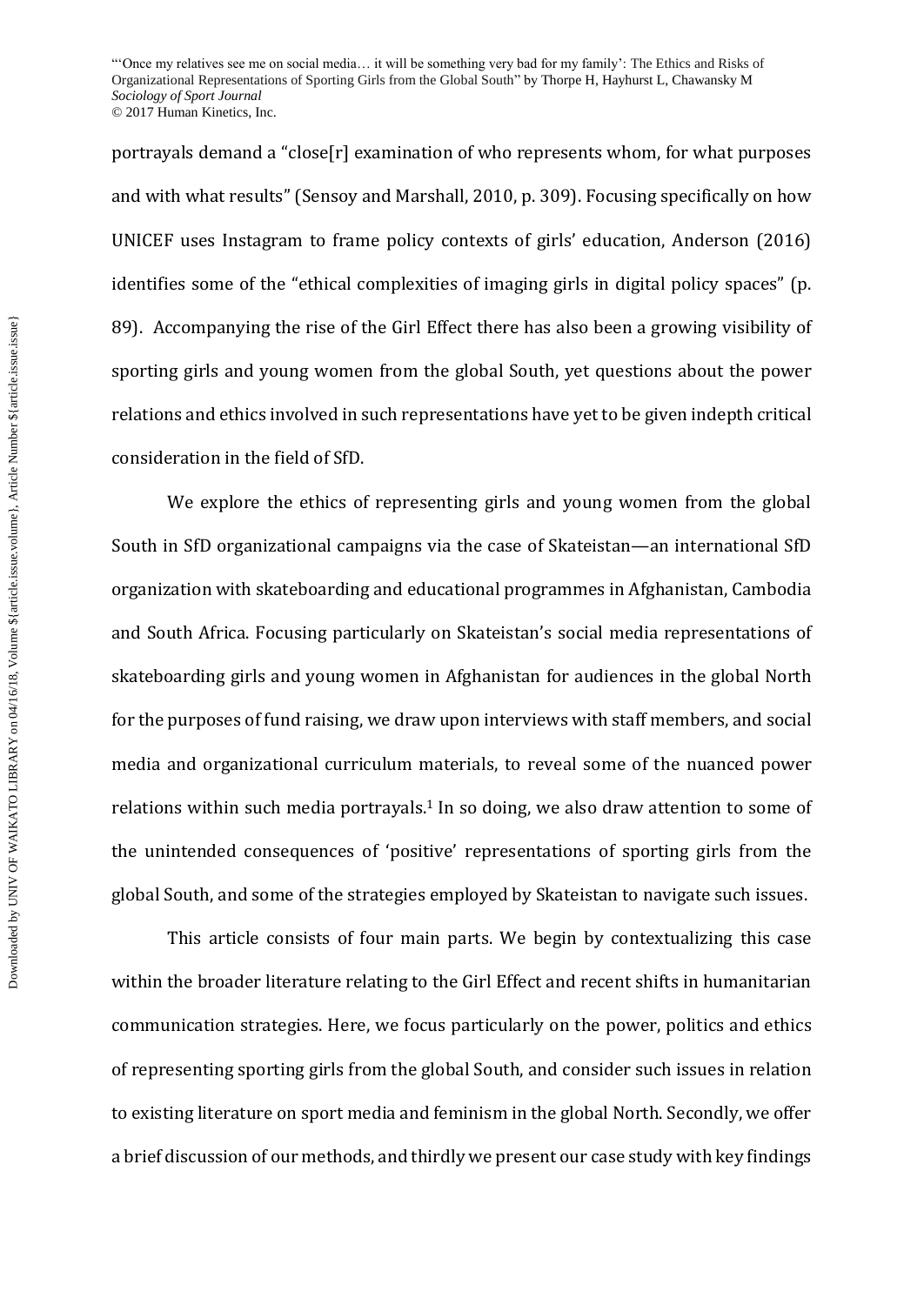concerning the ethics and risks of media representations of sporting girls in Afghanistan. Ultimately, we argue that media representations of sporting girls from the global South can have serious implications for the safety of female staff and participants, yet the ethics of representation and the subsequent risks to participants are highly specific to the cultural and political contexts within which such programmes operate. We conclude with suggestions for moving towards more ethical representations of participants within SfD programmes.

### **Humanitarian Communication, SfD, and the global South**

Our analysis of the ethics and risks of representing sporting girls and young women from the global South is located at the intersection of multiple bodies of liteature. In this section we frame our paper within current literature on 1) Humanitarian communication, the Girl Effect, and the ethics of representation, 2) SfD communication, and 3) Feminist analyses of representations of active women across the global North and South. We use this literature to examine and identify how organizations, staff and participants are negotiating and responding to the various risks associated with such representations. In so doing, this paper identifies gaps in the existing research and reveals the potential of working at the intersection of these three bodies of literature to rethink the ethics of representing sporting girls and young women from the global South. In the following sections, we focus particularly on the emergence of the "representational regime" of the Girl Effect and some of the ethics, risks and consequences of the so-called 'positive' portrayals of girls and young women from the global South.

Over the past decade, there has been a growing interest in studying the communication strategies and aesthetic properties of humanitarian and development campaigns, including the Girl Effect (Koffman & Gill, 2013; Shain, 2013; Switzer, 2013;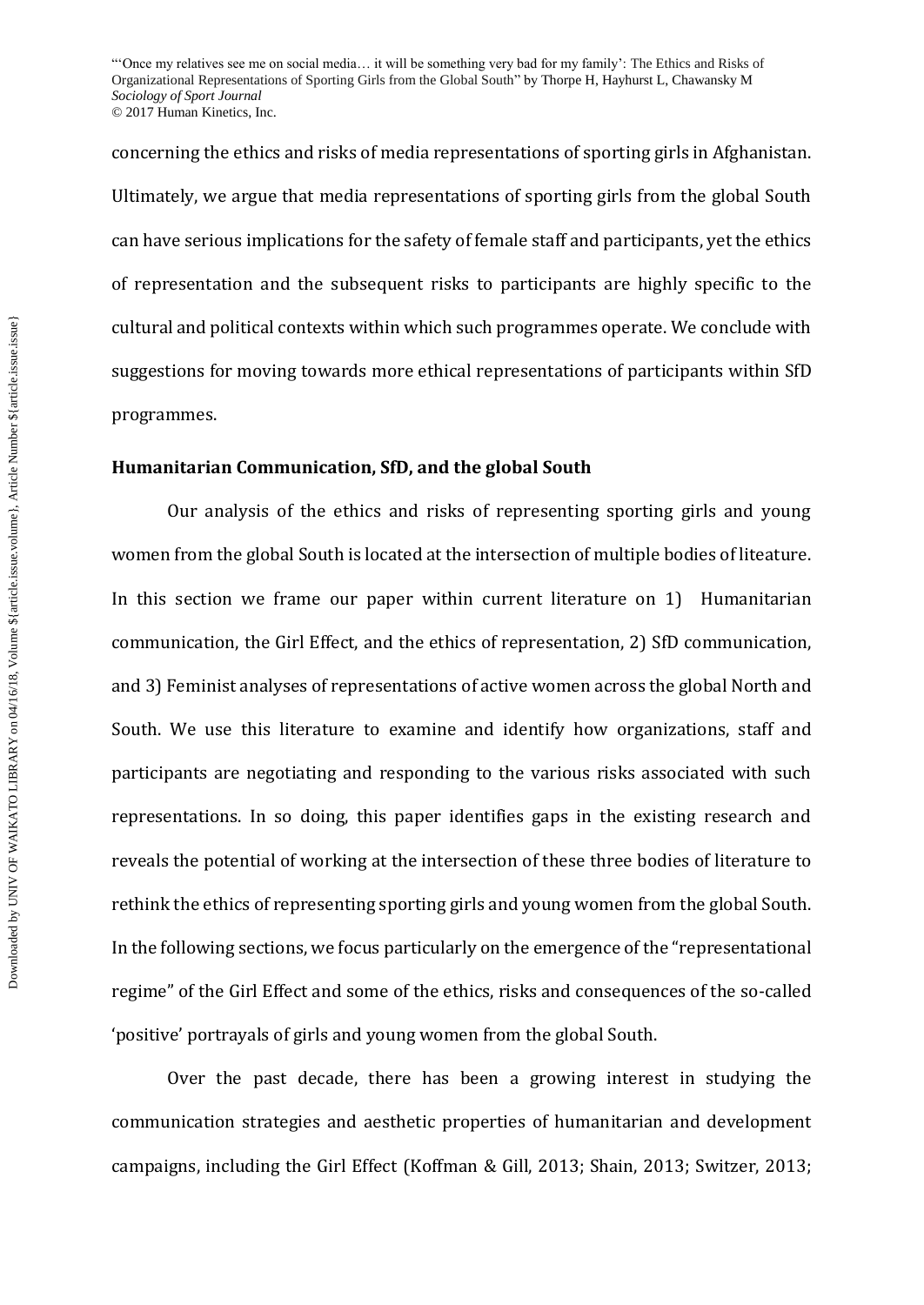Wilson, 2015). According to Dogra (2007), the representations of humanitarian agencies, social movements and community organizations, including visual imagery, are worthy of deeper critical consideration precisely because they "influence policies, practices and discourses of 'development' and connect cultures globally" (p. 161). Continuing, however, she notes that the images NGOs choose to project are "not based on unmediated or 'free' choices":

> For instance, there are limitations of charity laws, tug of multiple stakeholders, specific 'organizational subjectivity', and the very nature of visual images and their myriad interpretations. However there is still a choice which is deliberately exercised by the NGO when it selects one image over another and uses it publicly (Dogra, 2007, p. 170).

Drawing upon the work of Hall (1993), we recognize that images can be decoded in a variety of ways and such readings are often informed by one's life experiences. While 'oppositional' readings are always possible, NGOs tend to use images with a 'preferred', 'dominant' or 'hegemonic' reading intended by the organization (Dogra, 2007). While much of the existing humanitarian communication literature focuses on the strategies being employed by organizations and the 'preferred' (and often assumed) readings of audiences from the global North, it is also imperative to consider how the images and narratives may potentially act as a "space where those dominant representations can be challenged and contested" (Cameron and Hannstra, 2009, p. 1476) within organizations, and/or by local and international audiences. In this article we focus on one SfD organization's visual representations of girls from the global South because we recognize that the visual materials produced by NGOs are implicated in complex relationships between "representation, knowledge and power" (Wilson, 2011, p. 319). Moreover, we argue that representing the female sporting 'Other' involves a number of ethical considerations, which have yet to be critically explored in the SfD literature.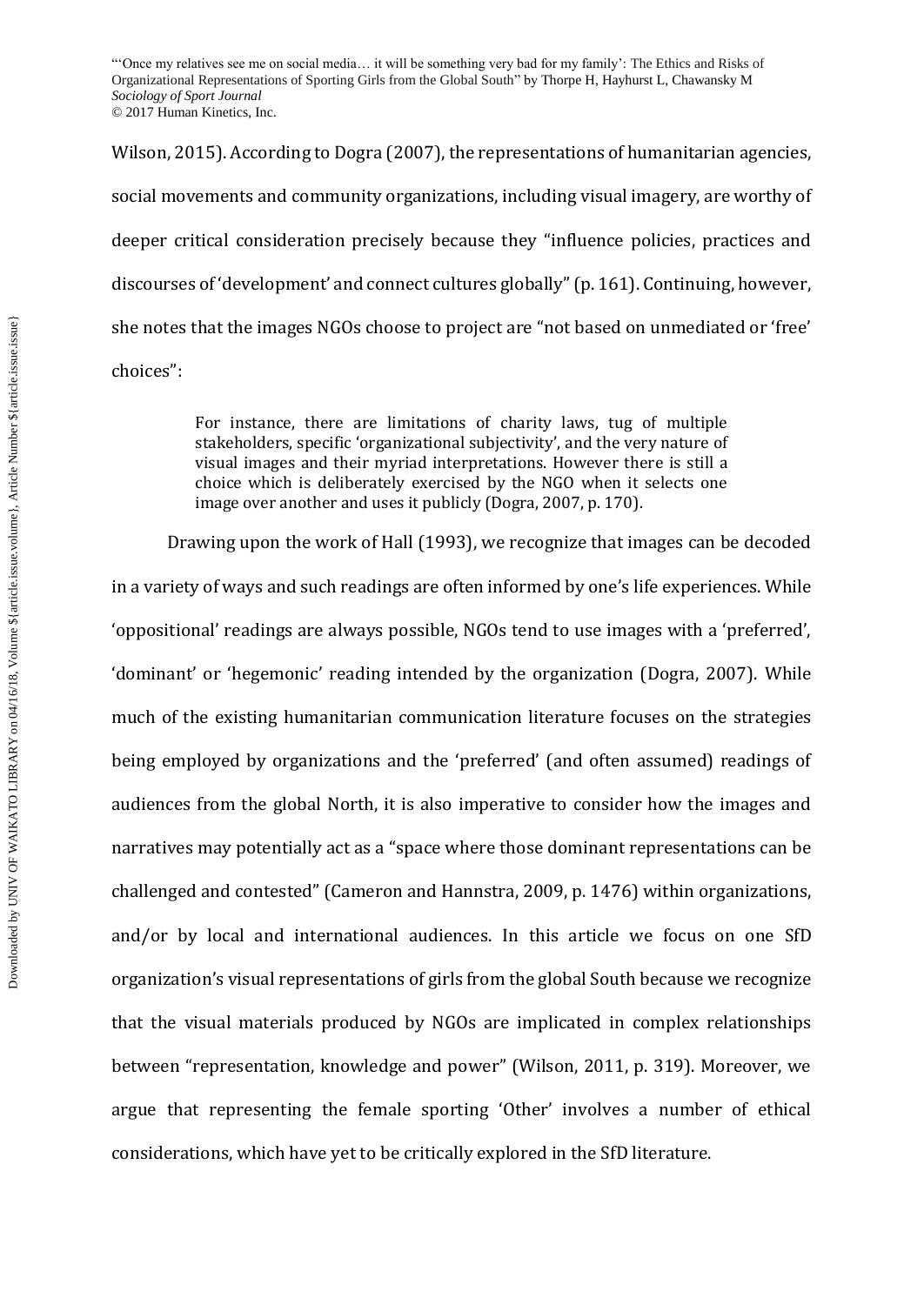Humanitarian communication styles and strategies have undergone considerable change over the past four decades. Often termed "poverty porn", victim-orientated representations have been critiqued for "constructing a public image in the North of 'others' in the South as passive, helpless and sub-human victims", thus decontextualizing their suffering, removing their agency, and reinforcing "already widespread perceptions of cultural and intellectual superiority among Northern publics, as well as the belief that benevolent donors in the North are the primary source of solutions of the 'problems' of the South" (Cameron & Haanstra, 2008, p. 1478). In her critique of such visual strategies, Chouliaraki (2010) described these campaigns focusing on "the distant sufferer as the object of our contemplation", and in so doing, establishing a "social relationship anchored on the colonial gaze and premised on maximal distance between spectator and suffering" (p. 110; Hall, 2001 [1992]). Focusing particularly on the gender politics of such representations, Win (2007) writes that the development industry promoted a rather trite depiction of the 'global South girl' – constructing her as "always poor, powerless and invariably pregnant, burdened with lots of children, or carrying one load or another on her head" (p. 79).

In response to widespread critique of the racist imperialism underpinning such campaigns, many humanitarian organizations and NGOs set out to deliberately represent the global South through positive images of "self reliant and active people, or at least to avoid using images that depicted people in the South as completely helpless victims" (Cameron & Haanstra, 2008, p. 1478). A key difference between 'negative' and 'positive' campaigns is that the latter reject the imagery of the sufferer as a victim, focusing instead on their agency and dignity (Chouliaraki, 2010). While positive imagery may appear to "avoid the ethical problems associated with pornographic representations of poverty"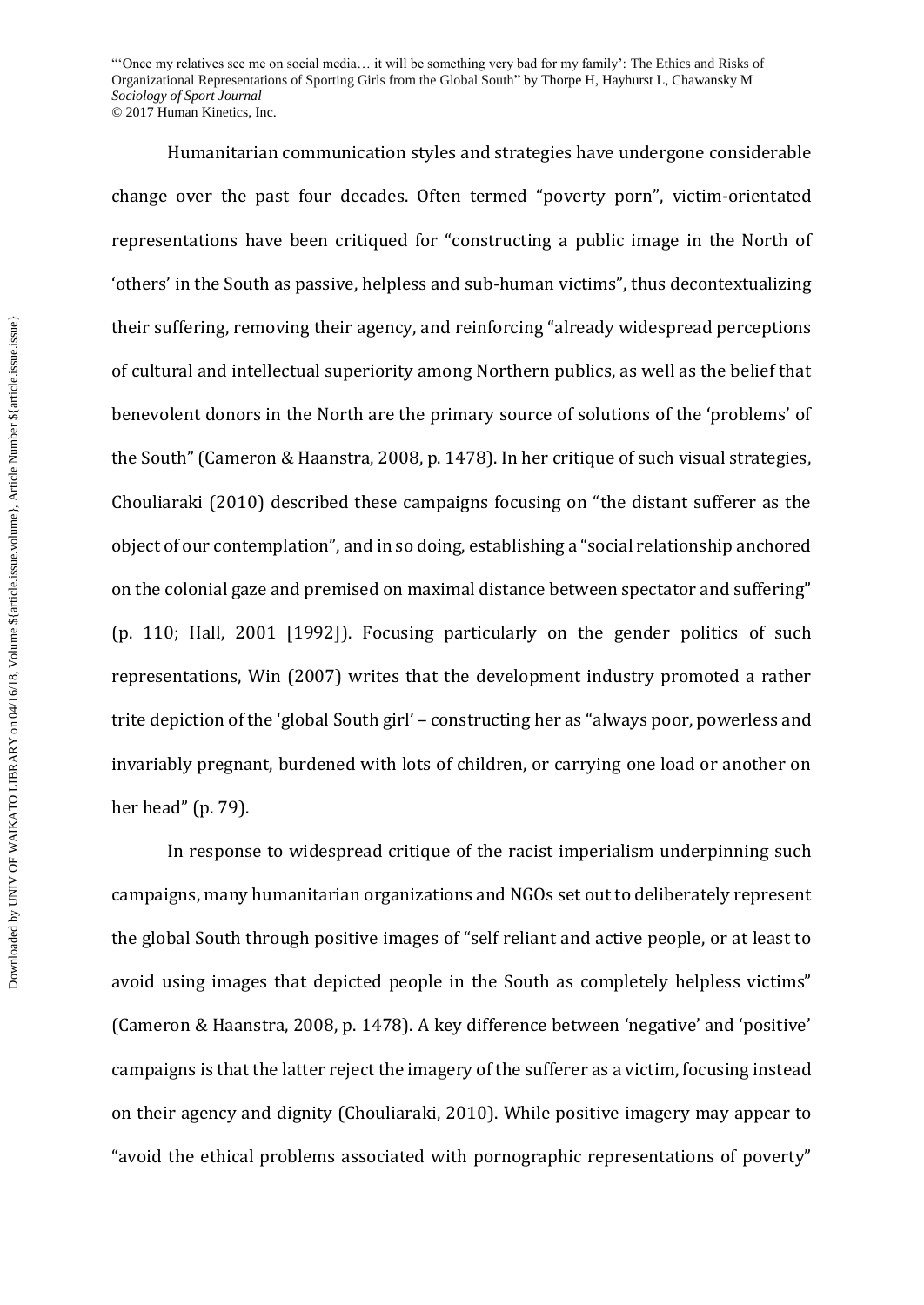(Cameron & Haanstra, 2008, p. 1485), it is far from being unproblematic. According to Dogra (2007), such positive imagery remains a "lazy way out", suggesting "it is time to question the purpose of 'positive' imagery":

> Does an idealized 'happy' image show the achievements of the INGO thereby representing a post-intervention scenario? Is it just the safest way out of the strong criticism of 'negative' imagery? Or is the trend of 'positive' imagery merely in tune with some currently acceptable marketing studies that indicate that appeals sent to potential donors with a 'positive' image fetch more donations compared to the ones with 'negative' images? (p. 168).

For Chouliaraki (2010), criticism against 'positive image' appeals centres precisely on this "ambivalent moral agency that their imagery makes possible" (p. 113). Chouliaraki (2010) has made a particularly valuable contribution to our understandings of these changes in humanitarian communication styles, moving beyond the simple dichotomy of 'negative' and 'positive' campaigns and focusing instead on a more nuanced discussion that "move(s) from emotion-oriented to post-humanitarian styles of appealing that tend to privilege low-intensity emotions and short-term forms of agency" (p. 108).<sup>2</sup> Others have asked similarly critical questions about the development industry's neoliberalization of agency and choice (Wilson, 2015). In this context, we also need to pose questions as to the ethics of representation, in particular who is producing representations of those from the global South and for what purposes, and who are the 'owners' of these images?

For many, the turn towards so-called 'positive' representations of girls from the global South may seem an improvement. Yet, a growing number of feminist scholars are arguing that this new positive imagery paradigm is "fraught with tensions and unintended consequences" (Koffman, Orgad & Gill, 2015, p. 159; Calkin, 2015; Wilson, 2011, 2015). In particular, Wilson (2011) examines the "specific and gendered ways" in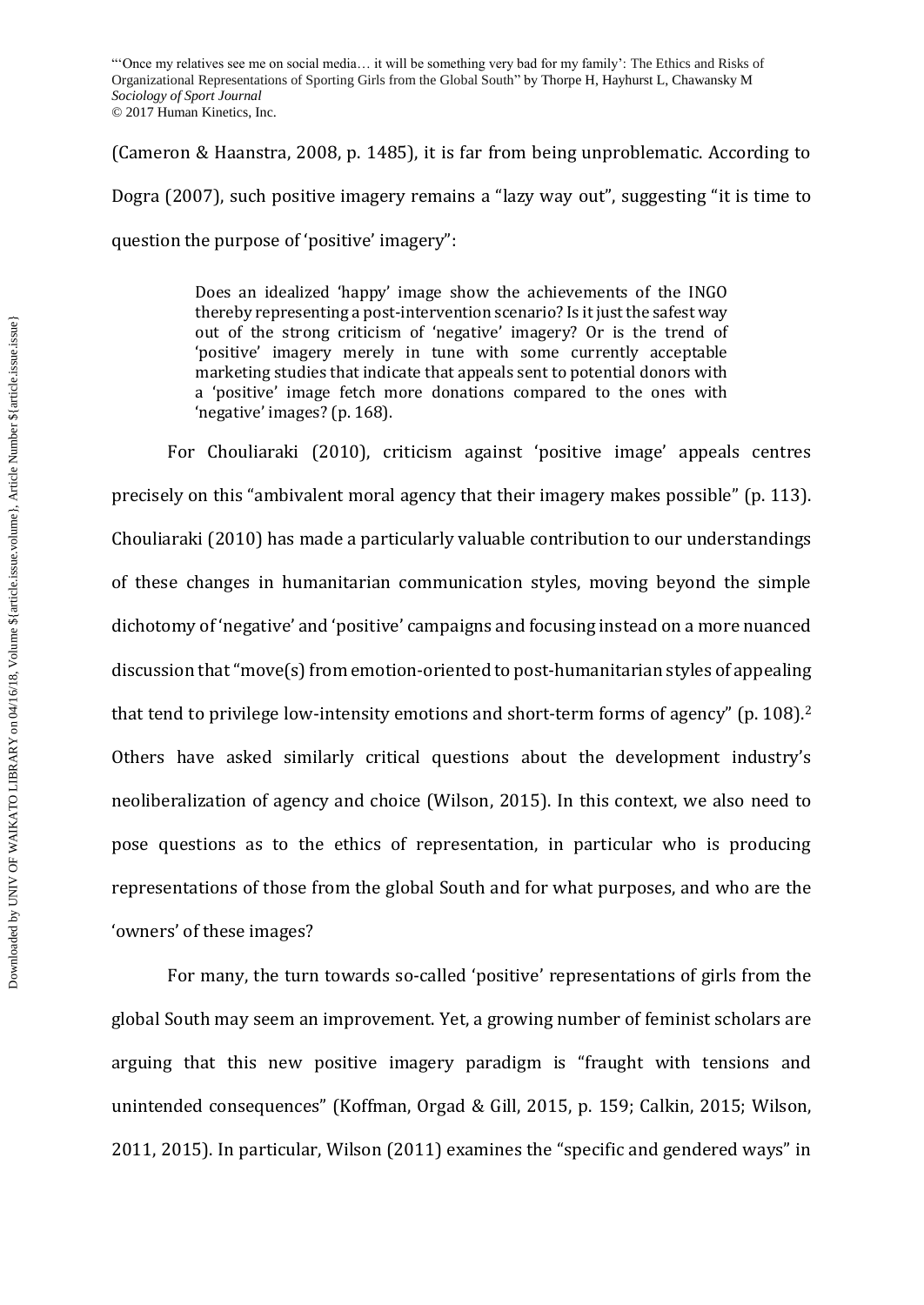© 2017 Human Kinetics, Inc.

which "more recent visual productions are racialised", exploring, in particular, "parallels and continuities between colonial representations of women workers and today's images of micro-entrepreneurship within the framework of neoliberal globalisation" (p. 315). Others have located such trends at the intersection of neoliberalism and postfeminist discourses (of female empowerment and girl power), arguing that the 'girl' in these visual representations is in fact always understood in relation to, and in contrast with, her already empowered Northern counterpart (Calkin, 2015; Koffman & Gill, 2013; Switzer, 2013; Wilson, 2015). For example, Switzer (2013) draws upon the work of postfeminist media scholars such as McRobbie (2009) and Gill and Scharff (2011) to present a "(post)feminist development fable of adolescent female exceptionalism seeded in representations of young female sexual embodiment" that has come to "define expert and popular knowledge about the inter-dynamics of girls' education, gendered social change, and economic growth" (p. 350). In so doing, the Girl Effect has become a "regulatory representational regime" that works to reinforce binaries between empowered girls and women in the global North and those needing their help in the global South, explicitly racialising, depoliticising, ahistoricising, and naturalising global structural inequities and legitimising neoliberal interventions, all "in the name of girls' empowerment" (Switzer, 2013, p. 347).

Similarly, for Koffman, Orgad and Gill (2015), the new and intensified focus upon the figure of the girl in global humanitarian and development communications is revealing of a "distinctive, neo-colonial, neoliberal and postfeminist articulation of girl power" (p. 157). They argue that the rise in postfeminist discourses and the turn towards posthumanitarian communication styles that move away from emotion-oriented campaigns to the privileging of low-intensity emotions and short-term forms of agency

<sup>&</sup>quot;'Once my relatives see me on social media… it will be something very bad for my family': The Ethics and Risks of Organizational Representations of Sporting Girls from the Global South" by Thorpe H, Hayhurst L, Chawansky M *Sociology of Sport Journal*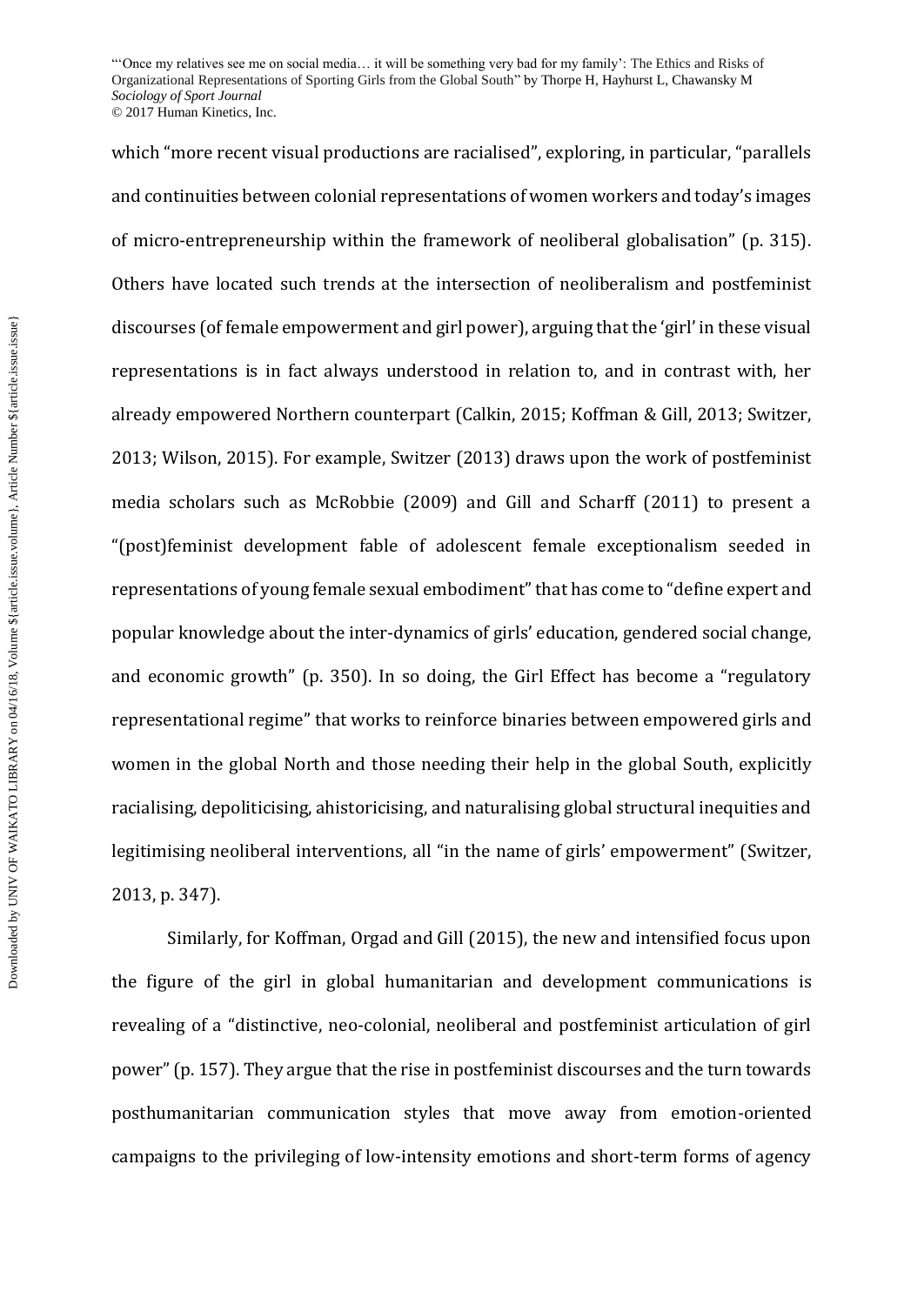(Chouliaraki, 2010; also see Calkin, 2015), have "come together in the emerging 'girl powering' of humanitarian discourses—a cocktail of celebratory 'girlafestoes' and 'empowerment strategies' often spread virally via social media, celebrity endorsements, and corporate branding" (p. 158).

Koffman, Orgad and Gill (2015) and Wilson (2011) both locate the rise in 'positive' representations of girls and women from the global South within the "depoliticization, corporatization, and neoliberalization of humanitarian communications" (Koffman, Orgad and Gill, 2015, p. 158). Yet, Wilson (2011) offers a more critical consideration of the consequences of such representations. According to Wilson (2011), contemporary 'positive' visual representations of girls and young women in the global South produced by development institutions are "rooted in a notion of 'agency' consistent with—and necessary for—neoliberal capitalism" (p. 328). In so doing, rather than challenging the racialized and gendered power relationships inherent in development, this focus on the agency of girls (of both the global South and global North) has "decisively shifted attention away from both material structures of power and gendered ideologies" (Wilson, 2011, p. 317):

> …agency, like empowerment, is projected as a gift to be granted by the consumer of the images—and potential donor—implicitly reaffirming the civilising mission. Thus the notion of victims to be saved, which these images supposedly challenge, is not in fact eradicated but reworked. … Like their colonial predecessors, today's images work to silence or obscure multiple forms of resistance to contemporary imperialism (Wilson, 2011, p. 329).

In this paper we are calling for greater consideration of how SfD organizations may similarly be 'reworking' historical victim-based representations of girls and young women from the global South for the purposes of raising funds from the global North, and also a recognition of the efforts by some NGOs to provide local staff and participants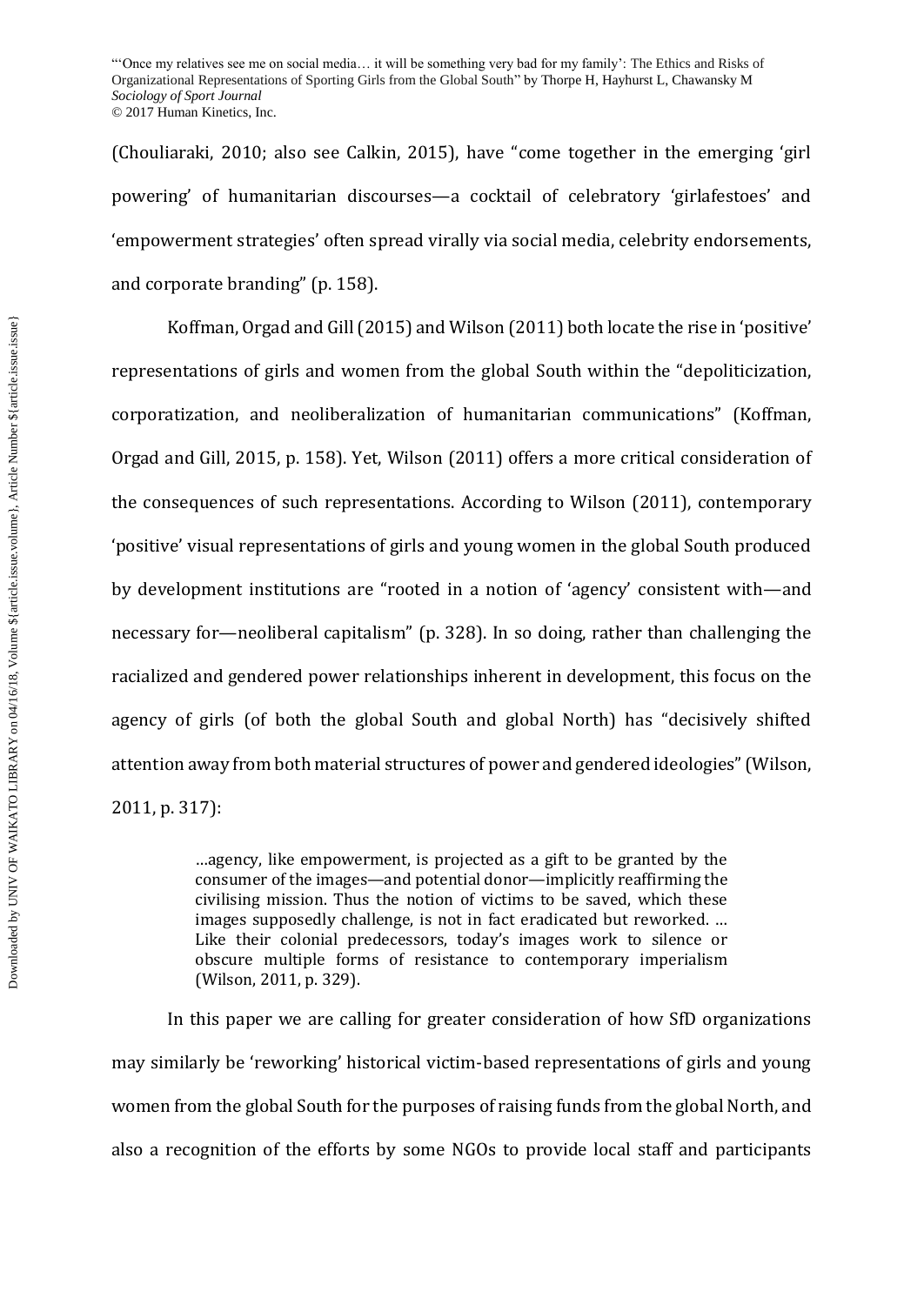opportunities to create their own images and narratives. Wilson (2011) asks a series of questions that we feel are pertinent to our analysis of SfD representations of athletic girls and young women from the global South, particularly: "What desires—licit and illicit are being produced within the consumer of 'positive images' of women in the global south?" (p. 320); "What are the implications of the kinds of 'positive' images of women which are produced?" and "In what ways are these images gendered and racialised?" (p. 322). Despite the increasing visibility of sporting girls and young women from the global South, neither the ethics of such representations or the (unintended) risks of so-called 'positive' portrayals have been given due consideration. In the following section, we suggest that such oversights may be influenced by the tendency for feminist sport media research to focus largely on sportswomen (and audiences) from the global North.

Various scholars have examined the communication strategies employed by SfD NGOs, with a particular focus on the growing prevalence of digital campaigns. For example, research has revealed how the Internet enables sport-related NGOs by attracting funding and donor support (Wilson & Hayhurst, 2009; Svensson, Mahoney & Hambrick, 2015; Hambrick & Svensson, 2015) and supporting collaboration and competition amongst organizations (Hayhurst, Wilson, & Frisby, 2011). To date, few have focused specifically on representations of girls and young women in such campaigns. However, McDonald (2015) has observed the increasing 'positive' representations of girls and young women in SfD programmes in the global South, noting that "most of the programme images feature women in physical activity positions, or engaging with fellow participants and friends" and thus "stand in stark contrast to some poverty reduction campaigns that show the devastation that poverty ravages on the human body in order to play upon sympathies from potential donors and corporate sponsors" (p. 10). For some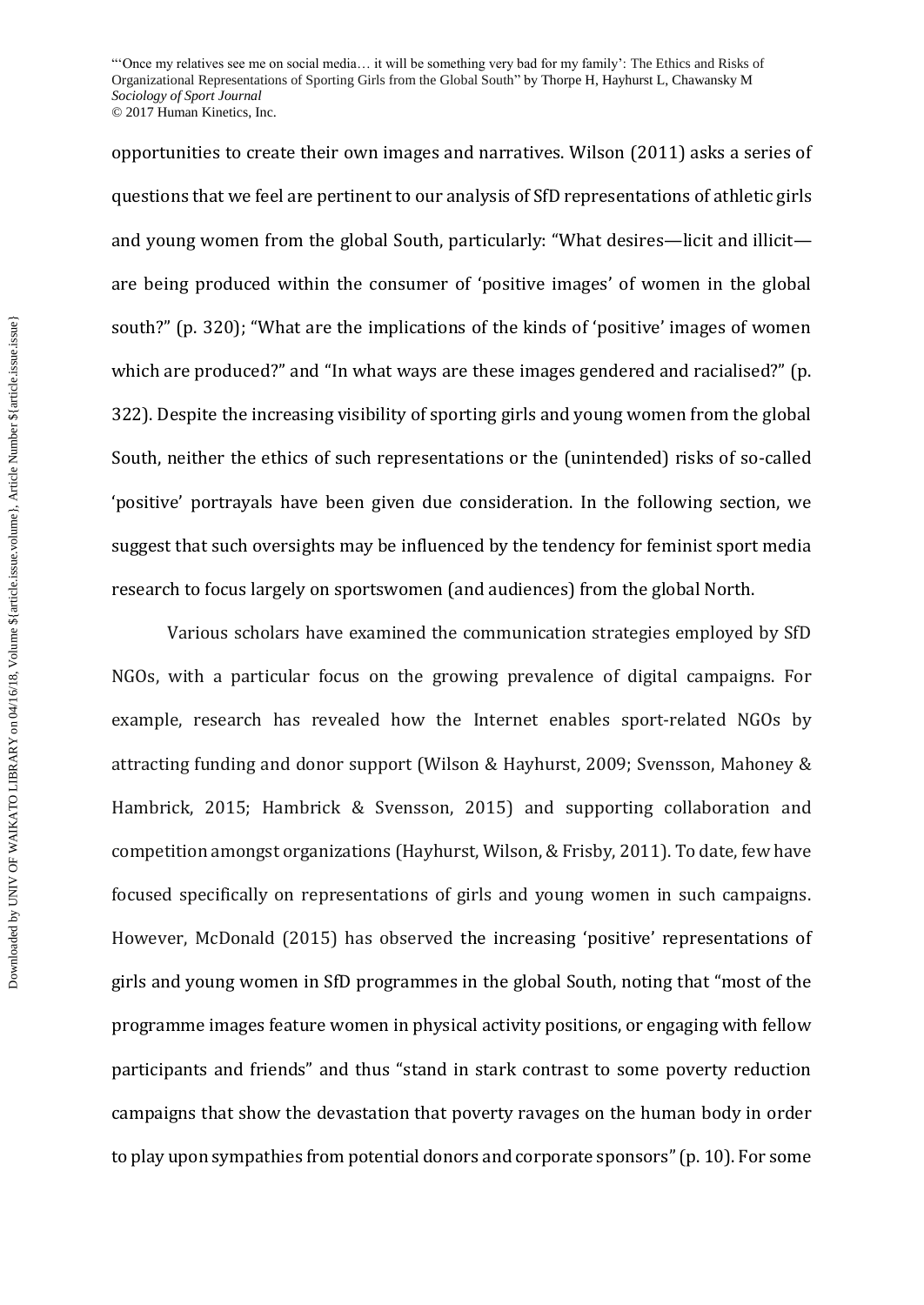scholars and practitioners from the global North, it might be assumed that representations of active girls and young women from the global South that focus on their physical abilities and sporting achievements signifies a positive trend in media portrayals. Here, however, we feel it is important to rethink some of the assumptions that have become hegemonic in feminist analyses of the sports media and the portrayal of sportswomen in the global North.

For over two decades, feminist sport sociologists have engaged in extensive media analyses of female athletes in the global North, identifying the various ways their participation is marginalized, trivialized and (hetero-) sexualized (see Bruce, 2015, for an overview of this research). In so doing, they have argued strongly for increased quantity and better quality of representations of sportswomen in media. Critically reflecting on this call for better 'quality' of media coverage for sportswomen, Toffoletti (2016) suggests a need for expanding the conceptual boundaries by including sensibilites of postfeminism (Gill, 2007). In this call, Toffoletti (2016) works to disrupt the current understandings about what quality media coverage of sportswomen is, but she does so primarily with a global North sportswoman in mind. Indeed, we would suggest that most of the academic literature on media representations of sportswomen fails to consider the needs and context of the global South female athlete. Not surprinsingly then, Samie and Sehlikoglu's (2015) analysis of Western (France, US, Canda and Australia) media coverage of Muslim female athletes who competed in London 2012 found that coverage consistently presented them as "strange, incompetent, and out-of-place." While we do not wish to conflate Muslim female athletes and athletes from the global South, what we do seek to highlight with this case of Muslim young women who participate in Skateistan is that

<sup>&</sup>quot;'Once my relatives see me on social media… it will be something very bad for my family': The Ethics and Risks of Organizational Representations of Sporting Girls from the Global South" by Thorpe H, Hayhurst L, Chawansky M *Sociology of Sport Journal* © 2017 Human Kinetics, Inc.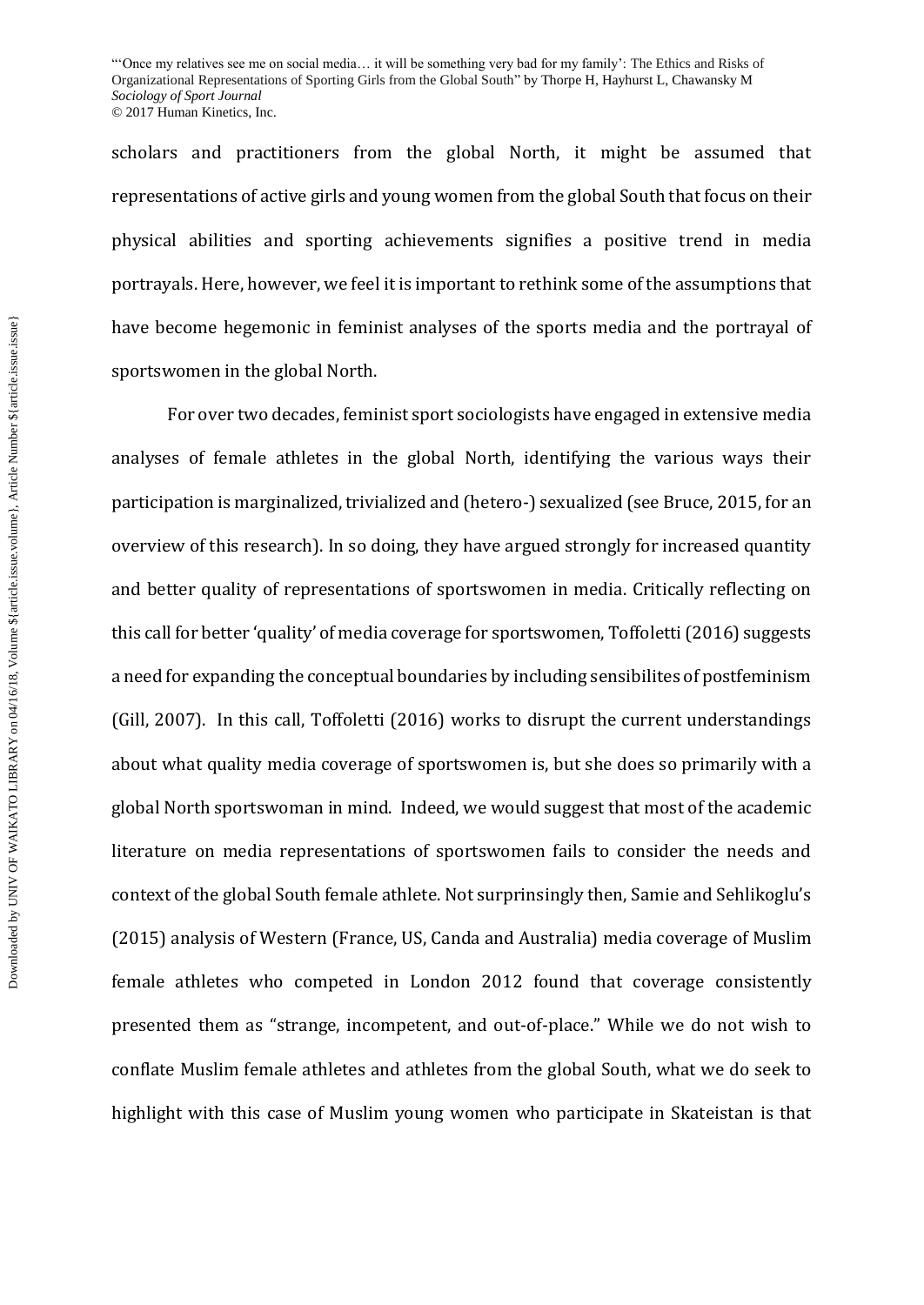increased coverage of physically active girls and women from the global South does not necessarily yield better results.

This article plays an important role in challenging hegemonic assumptions that increased coverage is unquestionably positive for sportswomen and girls. For, despite a growth in so-called 'positive' representations of girls and women participating in sport in the global South, there has been little focused attention on the ways the physically active global South girl are being represented. As we argue, the power and politics of representation are highly place specific, and thus NGOs should give careful consideration not only to their international audiences but also to the local and national contexts from which representations are created.

## **Context and Methods**

Before detailing the methods informing this project, we briefly locate our case within the national and organizational contexts of Afghanistan and Skateistan, respectively. Following decades of internationalized civil strife, earthquakes and drought, Afghanistan remains the poorest country in Asia (Carmichael, 2016). During the late 1990s and 2000s, Afghanistan became a key focus for much international aid and development, and by 2006 there were more than 800 international and indigenous Afghan NGOs operating humanitarian, reconstruction, development and peace-building programmes to "aid recovery efforts after decades of war" (Olson, 2006, p. 1). Two areas that have gained particular attention have been the struggles of Afghan children and youth, and women. Of the 33.3 million living in Afghanistan, 41 per cent are under the age of 14, with many living in poverty and without access to education or other basic human rights. Gender relations and women's rights in Afghanistan are also in the spotlight. Afghanistan is a highly patriarchal society with a "history over the centuries of women's

<sup>&</sup>quot;'Once my relatives see me on social media… it will be something very bad for my family': The Ethics and Risks of Organizational Representations of Sporting Girls from the Global South" by Thorpe H, Hayhurst L, Chawansky M *Sociology of Sport Journal* © 2017 Human Kinetics, Inc.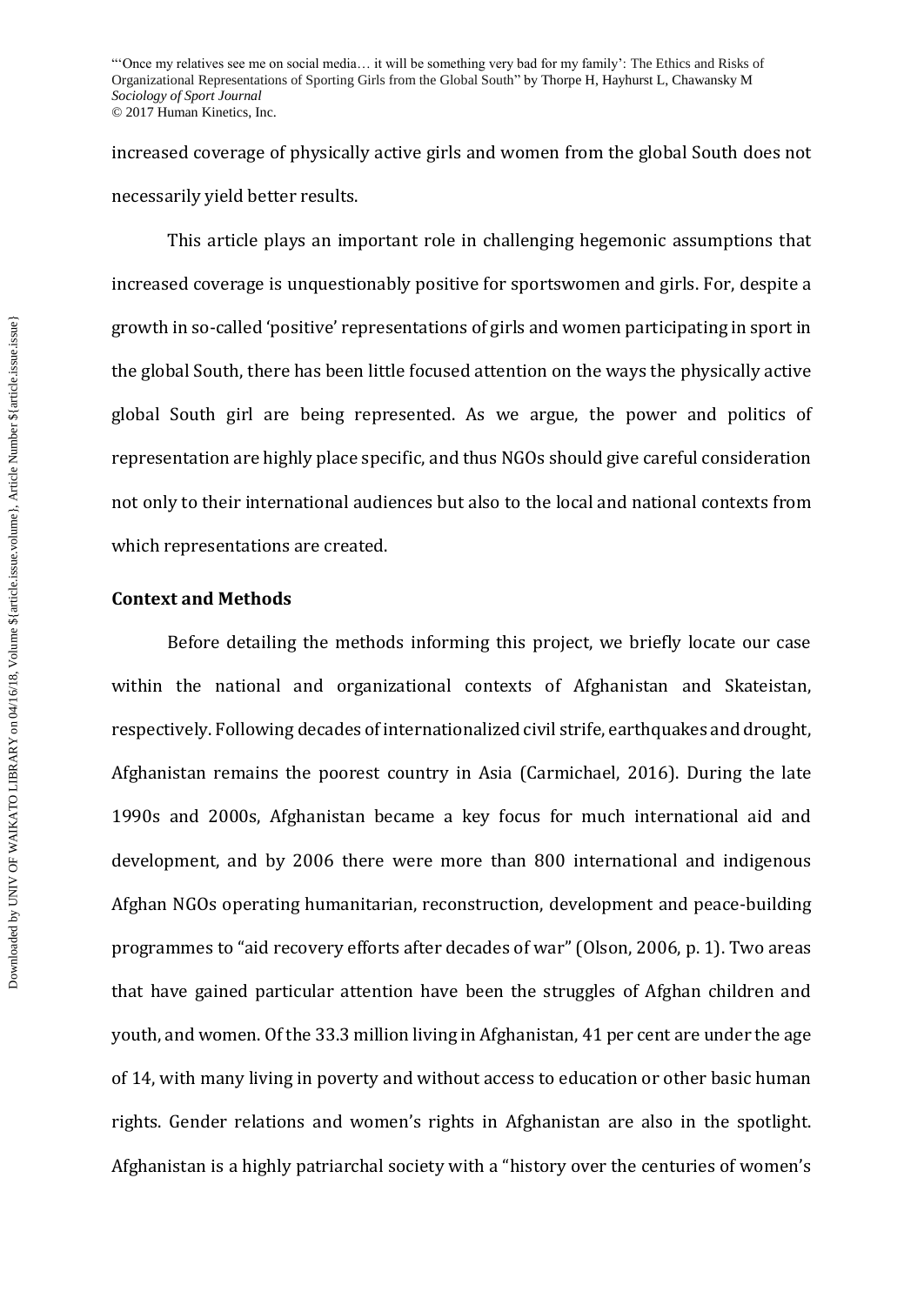subjugation" (Ahmed-Ghosh, 2003, p. 1). The recent situation of women's status under Taliban rule has been particularly controversial, and has come to symbolize to "Western military powers a justification of war in the name of freedom of women" (Ahmed-Ghosh, 2003, p. 1). A considerable body of scholarship has examined how "Afghan women were held hostage by… the persistence of a particularly entrenched form of patriarchy and a tribal-based social structure in which only men have rights, equality, and unlimited access to public space" (Moghadam, 2002, p. 19). However, others are arguing against portrayals of Afghan women as victims, instead focusing on how "women organized around gender-related survival strategies… [and] worked together in groups and organisations, generating networks, norms, and trust in their communities" (Rostami Povey, 2004, p. 172; also see Abu-Lughod, 2002). More recently, there has also been a rise of young Afghan women using social media to amplify their voices and for political purposes (Hermann, 2015). While many NGOs in Afghanistan are focused on children, youth, and women's development, there remains a tendency to view these groups as victims requiring versions of aid and support derived in the global North.

Skateistan began as an "independent, neutral, Afghan NGO" providing skateboarding tuition, and art and language education, to "urban and internally-displaced youth in Afghanistan" (www.skateistan.org). <sup>3</sup> Founded in 2006 by Australian skateboarder Oliver Percovich, Skateistan has continued to grow with two Afghan facilities, one in Kabul and the other in Mazar-e-Sharif (northern Afghanistan), and has recently expanded to offer programmes in Cambodia and South Africa and the opening of HQ in Berlin. Skateistan receives the bulk of its funding from three main sources governmental agencies (75%), foundations (18%), and individuals and corporations (15%)—with 66 per cent of its US\$1.255 million operational budget in 2015 and 2016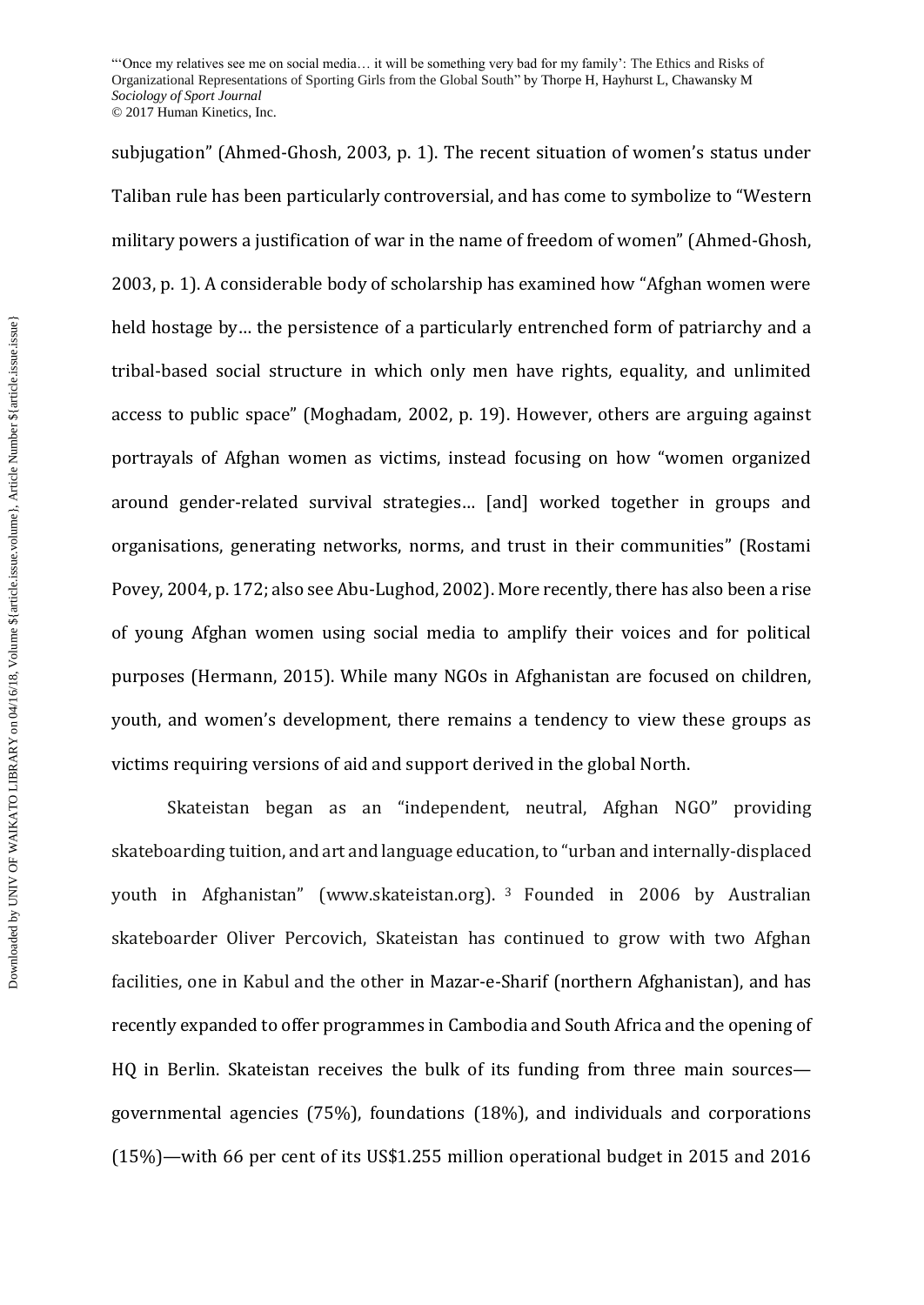© 2017 Human Kinetics, Inc.

spent on the Afghanistan projects (Skateistan Annual Report, 2015). The rapid growth and diversification of Skateistan has seen significant changes in staffing structures, with the day-to-day management of facilities increasingly being passed over to local staff.<sup>4</sup>

In this paper we focus primarily on the two Afghan facilities that provide for more than 1000 Afghan children and youth per week in their various programmes (i.e., 'Skate and Create', 'Back to School'—primarily for displaced and street working children—and 'Youth and Leadership') more than 30 per cent of whom are street working children and almost 50 per cent of who are girls.<sup>5</sup> In contrast to many SfD programs that add offerings for girls and women almost as an afterthought, Percovich proclaims that the needs of girls and young women have always been a central focus for Skateistan. In his own words: "I was inspired to start Skateistan because I didn't see women playing an active role in civil society in Afghanistan and wanted to see if that could be legitimately challenged with a locally acceptable solution". He remains adamant that the investment in female-specific skateboarding and educational programmes was authentic: "we're not really chasing donor money, this is *really* where the idea came from in the first place" (interview with first author, 2011). Despite international recognition for their efforts to develop innovative approaches towards understanding and respect for the unique value systems, etiquette and practices within the Afghan context, it is important to note that the origins of Skateistan are based in some of the same neo-colonial underpinnings of many other SfD programmes operating in the contemporary neoliberal context (Thorpe & Rinehart, 2013; also see Darnell, 2009; 2010; Hartmann & Kwauk, 2011).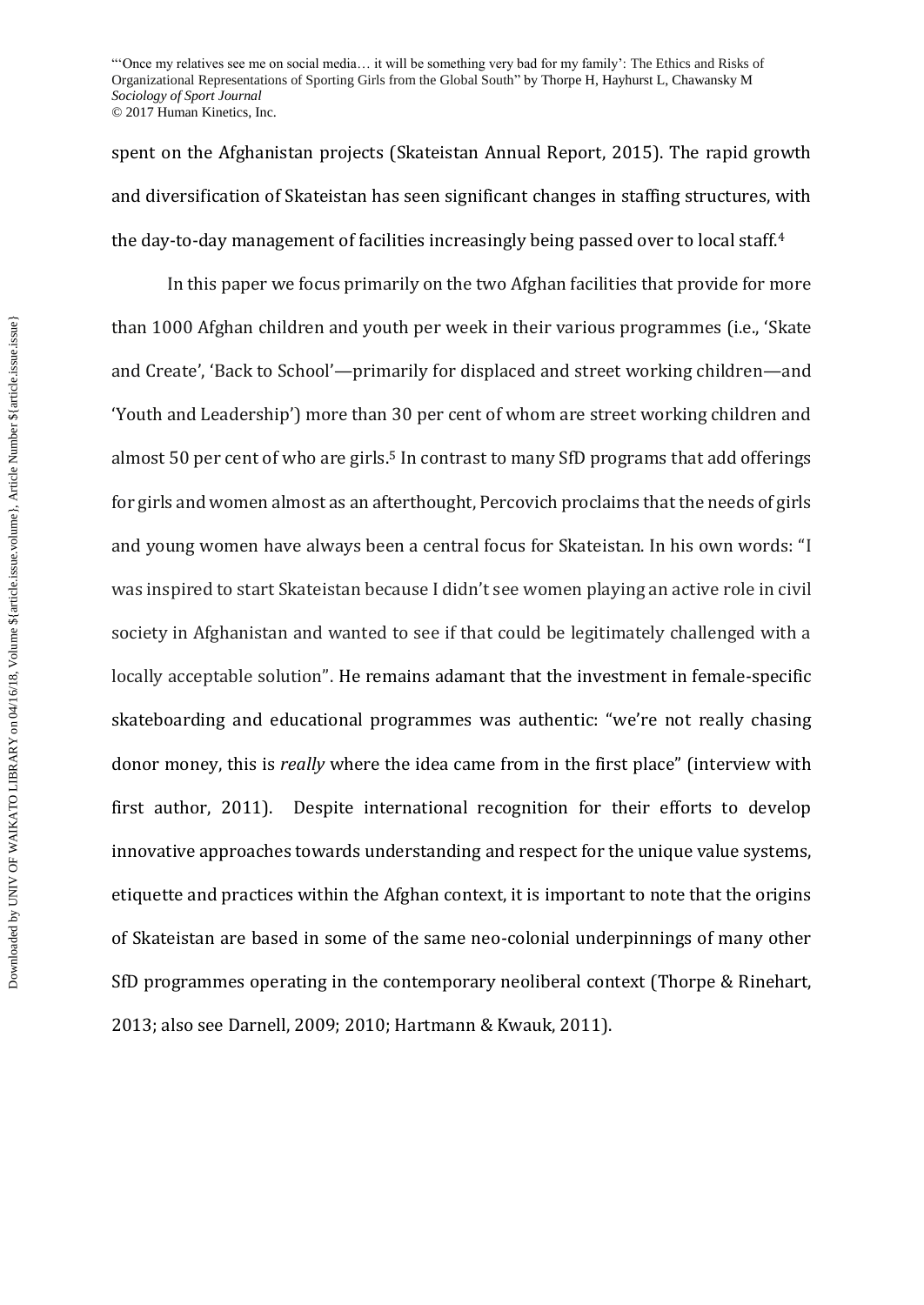#### *Methods*

In the remainder of this paper we focus on Skateistan's marketing and communication strategies, particularly as they relate to their usage of social media and representations of Afghan girls. In so doing, we draw upon interviews conducted (inperson and via Skype) by the first author between 2011 and 2016 with 12 Skateistan staff (of past and present), including nine international staff (of recent past and present) and three Afghan staff.<sup>6</sup> While these interviews were part of a larger project of the first author, a key line of questioning was their role in the documentation and production of imagery associated with Skateistan over the past 10 years and/or their understandings of the issues associated with representing Afghan girls in such materials. Interviewees included eight women and four men (pseudonyms will be used throughout) whom had held a variety of roles within the NGO, including paid and volunteer positions ranging from Communications Manager to multi-media coordinating assistant, and thus the interviews offered a wide array of perspectives and critical understandings of such processes. Although interviews are the primary method informing this paper, ongoing observations of Skateistan's use of social media (Facebook, Instagram, Twitter, organizational website and blog) conducted by the first author also provide important contextual insights. At the time of writing this article, Skateistan had almost 11,000 Twitter followers, 45,000 Instagram followers, and with over 125,000 Facebook 'likes'. Audience responses to images and stories on these platforms proved insightful for understanding the production and consumption of Afghan girls and young women. In the remainder of this paper we engage with recent feminist humanitarian communication scholarship to critically contextualize the insights offered from both interviews and digital ethnography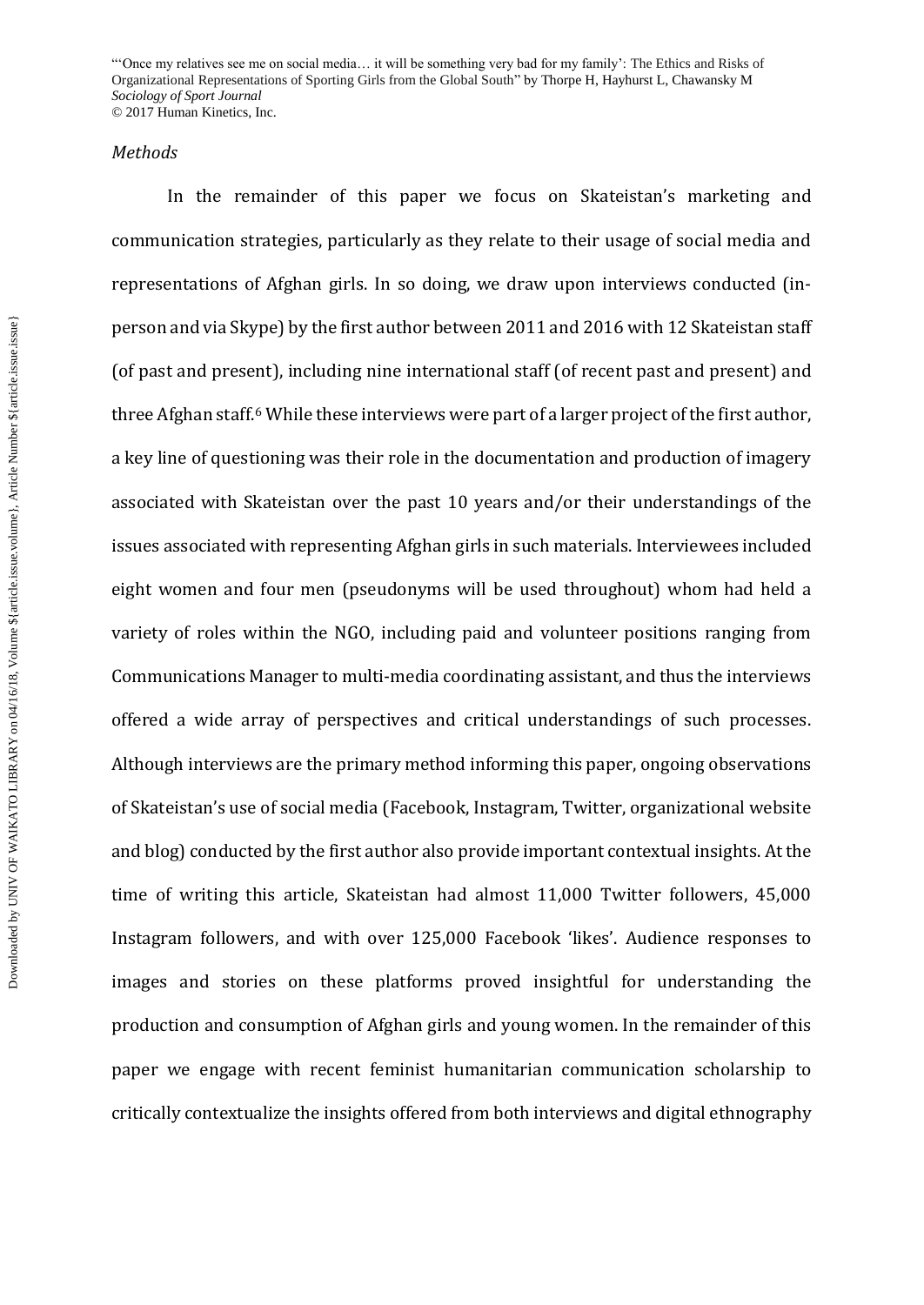to consider how Skateistan's strategies are informed by broader trends in posthumanitarian communication and postfeminist culture.

### **Findings and Discussion**

In this section we draw upon our multi-method approach to present the following four themes; 1) The power and ethics of digital representations of Afghan Girls on skateboards, 2) The risks of representing Afghan girls on skateboards, 3) Organizational negotiations of the risks of representation, and 4) Local staff and participants' representations of Afghan girls.

#### *The Power and Ethics of Digital Representations of Afghan Girls on Skateboards*

Working at the intersection between skateboarding media and NGO communications, Skateistan is very proactive and efficient in their use of social media. Since the early days of the organization, Skateistan has invested in a well-designed website featuring regular updates, videos, photos and a variety of other media content. During an interview in 2011, Percovich acknowledged that the Skateistan website has always been an important tool for garnering global support and recognition: "Even when the organization was very very basic. . . there was the Skateistan website that had photos on there that connected with people". Continuing, he described the ability to "document and share" their work in Kabul with a global audience via the website and other visual media as "just as important as the activities [on the ground]. . . because not everybody can come and see with their own two eyes what we were doing". Today, social media campaigns play a key role in Skateistan's fundraising efforts, contributing approximately 12% (US\$150,600) to their annual income.<sup>7</sup> According to Skateistan's Communication Manager, their three main objectives for using social media platforms are "raising awareness, maintaining credibility and raising funds." Continuing, she explains that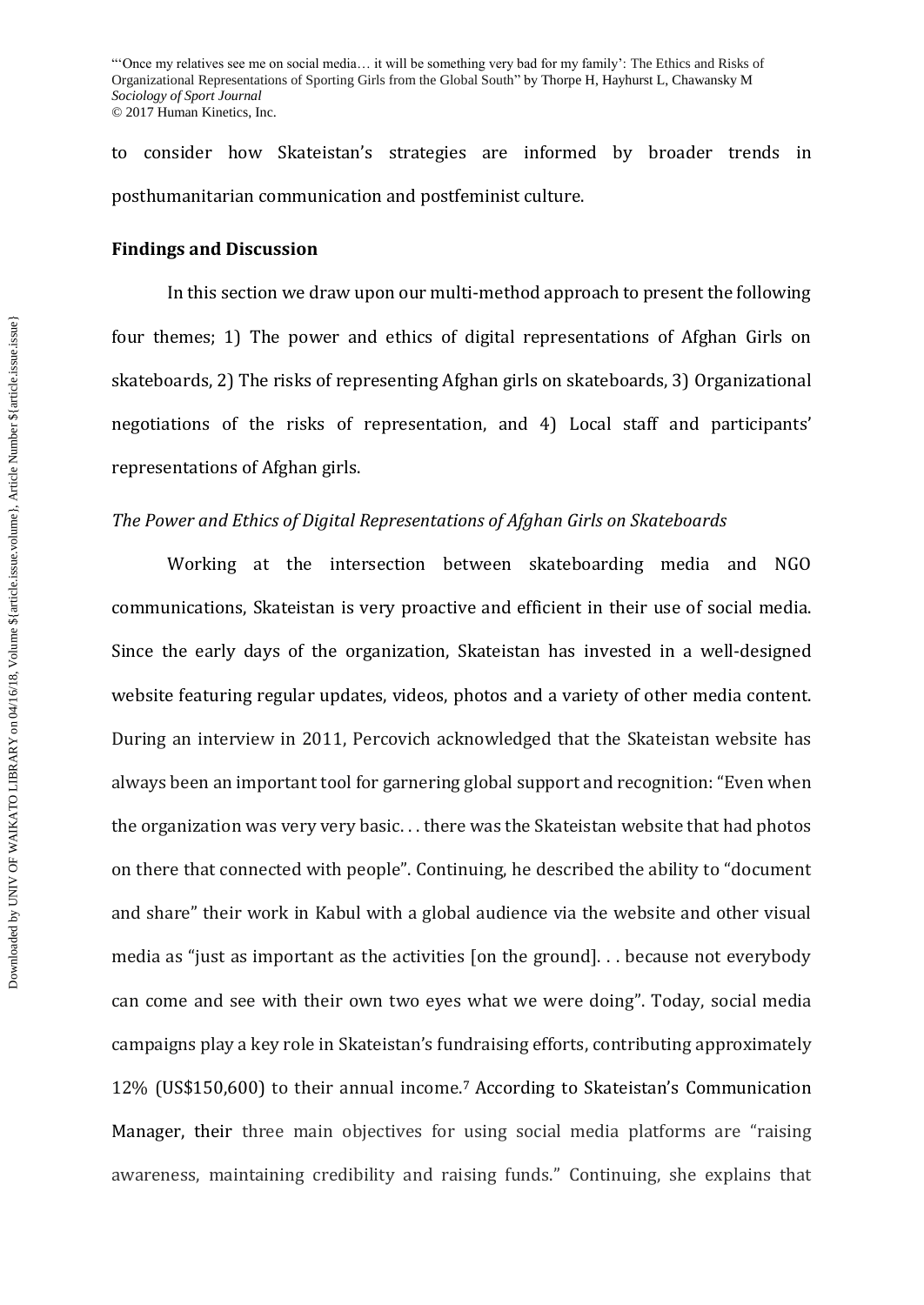despite the importance of social media to Skateistan's fundraising efforts, "we do no have a social media budget": "Our strategy does not include a high investment into paid social media" but rather "relies on organic reach and growth" and "work[ing] creatively to use the platforms and find new ones." Skateistan's sole investment in their social media campaigns is the "time of our communications and development teams to work on campaigns and implement them." However, in contrast to many sporting NGOs, this investment in social media-focused staffing is significant, including two full time communications staff at their headquarters in Berlin dedicated to producing and disseminating content via their organizational website and blog, and Twitter, Instagram and Facebook profiles, with at least one local staff member at each of their sites focused on the role of communications and content production. Content from the local sites is sent to HQ where images and text are ultimately selected, edited and posted by the Communication Manager.

Skateistan's use of social media is firmly located in the recent turn to 'positive' humanitarian communication strategies. Skateistan staff interviewed for this project were largely attuned to stereotypical representations used in development work that potentially "produce and sustain knowledge of the helpless cultural Other" (Darnell, 2010, p. 399). As Renee states, "We are always focusing on portraying things positively, putting the kids first and their voices first", and Andrea adds:

> One of the most important policies around the media we produce is that we… don't want to use any images of our students looking tragic. We don't want to exploit them and make you [the reader] feel sorry for them to try to generate interest or revenue, which is what a lot of organisations do.

Similarly, Tina noted that "Skateistan has guidelines for social media and media in general", such that "we're always focusing on the positive aspects and never doing poverty porn style photographs".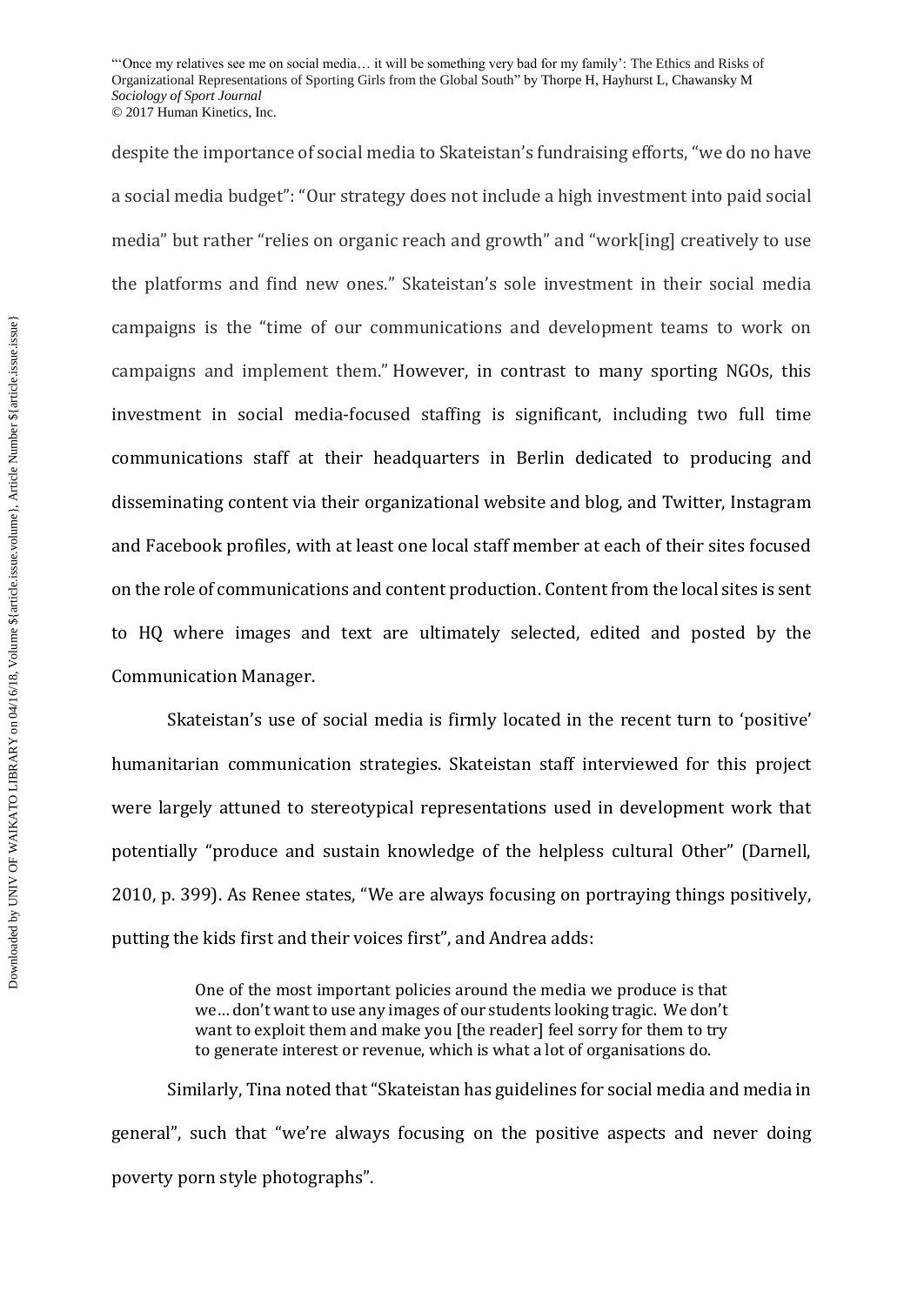Skateistan iconography has been particularly dominated by images of Afghan girls in headscarfs and traditional clothing either riding on skateboards, learning to skateboard, or standing confidently on or with skateboards (see Figures 1 and 2). As Andrea notes: "we definitely do focus on the Afghan girls—they're skateboarding, they're empowered, they're excited. [We focus on positive representations of Afghan girls] because it's ethical…" Another senior communications staff, however, suggested that despite their programmes catering for boys and girls, the organizational communications continue to be "a bit heavier on the female content because we'll get more off it" (Amanda), thus suggesting an explicit market awareness and the 'effectiveness' of such images in a saturated humanitarian mediascape. Yet, as Magno and Kirk (2008) take care to remind us, such images are more than effective marketing devices, they are also "powerful tools used in the construction of gender relations, ethnic/racial difference and power relations as well as conceptions of development, underdevelopment and overdevelopment" (p. 360).

Elsewhere we have considered what makes these images so powerful at this particular historical conjuncture (Thorpe, Hayhurst and Chawansky, In Press). In so doing, we argued that these images sit at the intersection of hegemonic discourses of 1) Afghanistan as a site of ongoing conflict and female oppression, and 2) skateboarding as an activity dominated for many years by young, white men (see Beal, 1996), as well as 3) the rise of the Girl Effect and postfeminist media culture. The following comments from Amanda are insightful of this broader context within which such imagery have found traction: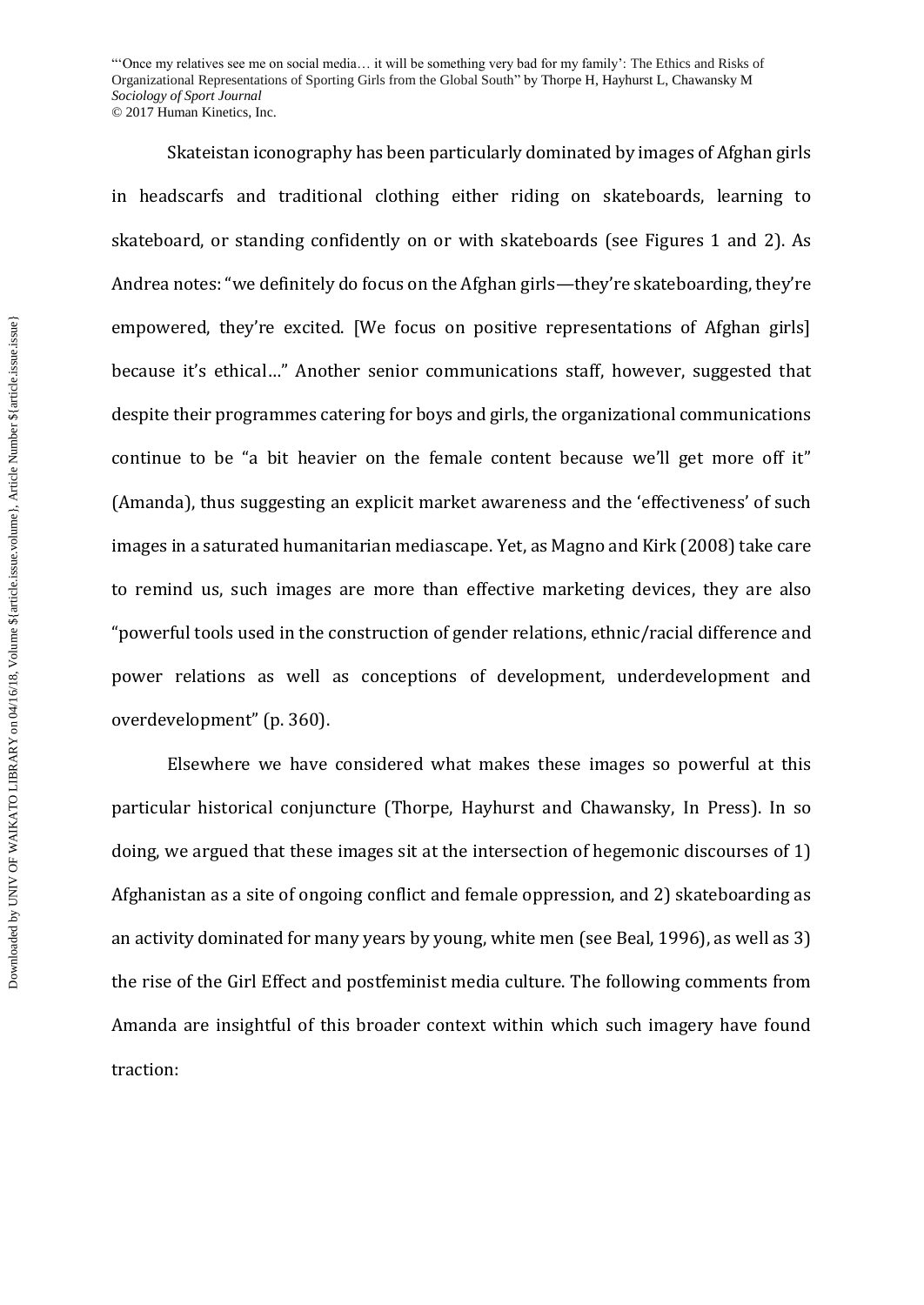© 2017 Human Kinetics, Inc.

These images [of Afghan girls skateboarding] were challenging so many stereotypes all in one. They're challenging the stereotype of the negativity towards Afghanistan, and towards a female's place in society there. But also from a skateboard perspective… in western culture, often skateboarding is seen as a thing just for men… There are just so many double negatives going on [in these images]. Also, I think with so much going on in the news about Afghanistan that's negative, to see these positive images, which are so rare and for it to be something that is not expected of Afghan girls, it's very inspiring.

Indeed, for more than a decade media from the global North has repeatedly stressed the oppressive, patriarchal culture of Afghanistan (as some have argued, this has been important in justifying such longterm international military involvement, see Ahmed-Ghosh, 2003). Working to connect with audiences in the global North in an Afghanistan saturated media context, Skateistan has been able to largely avoid commenting on the conditions in Afghanistan, instead presenting 'positive' portrayals of Afghan girls while audiences in the global North themselves fill in the background based on their own (often misundertood or stereotypical) understandings of the lives of girls and women in Afghanistan. As one international staff member comments:

> I think those images of Afghan girls really challenge people's expectations of what an Afghan girl likes to do. You don't have to post a picture of someone sitting on the street looking down and out because people have this assumption in their head that that's what it is to be an Afghan woman. So when we have these images of them not just doing a sport or studying but also doing a sport that's traditionally very male dominated [in the global North], I think it really hits people because it's two things they never thought they would see together (Janet).

Observing the power of imagery associated with the Girl Effect, Koffman, Orgad and Gill (2015) note that "the contrast between girls powerlessness and their potential is highlighted and used as a rhetorical device across policy documents, campaign materials, and media texts" (p. 16). Indeed, it is this "dual construction" of the Afghan skater girl as "victim and agent of potential" that works so effectively as a rhetorical device for Skateistan: she is "at once a victim of oppressive patriarchal culture and a couragoues,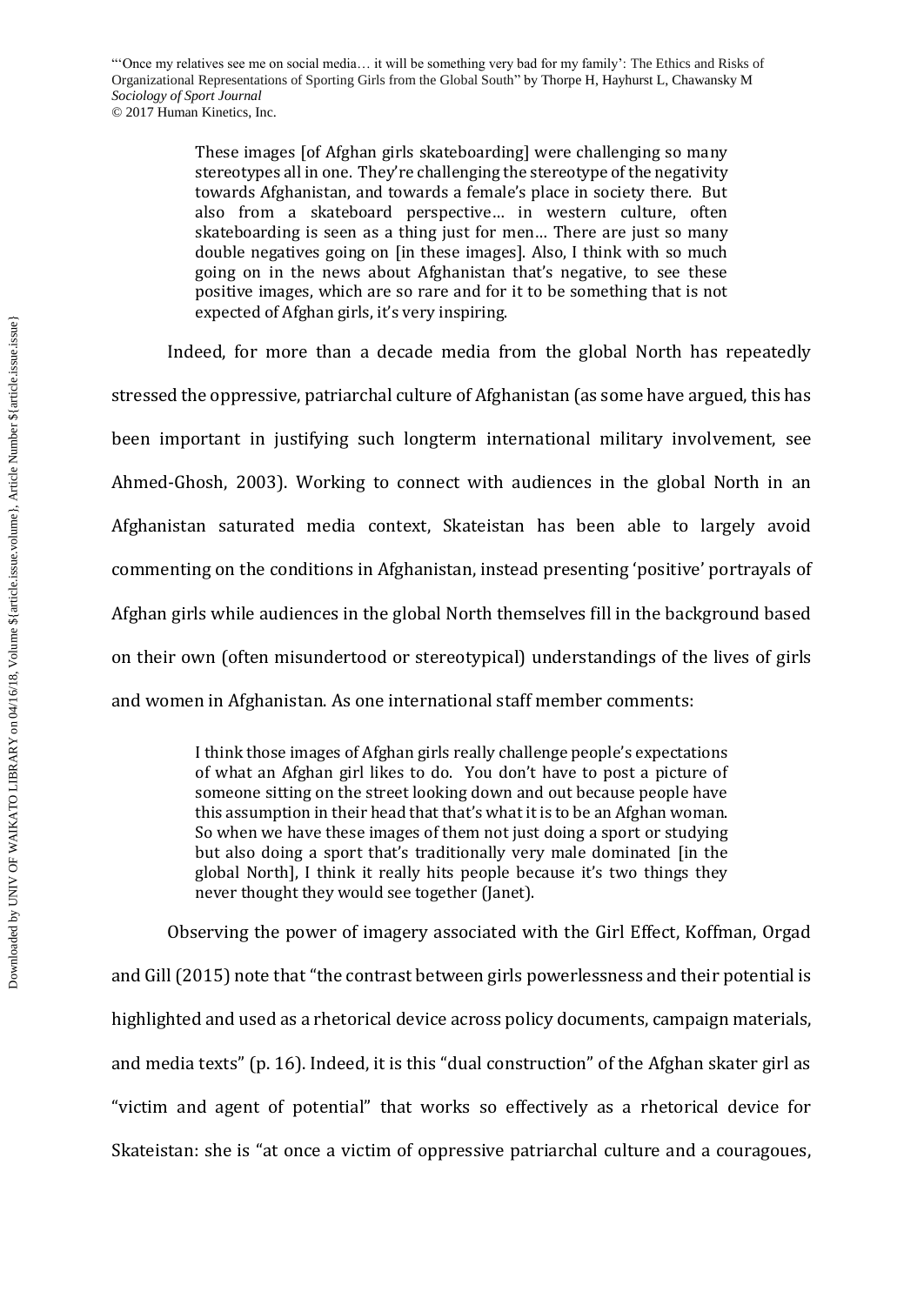resilient agent refusing to be silenced, embodying the feisty, girl-power inflected mode of (post)feminist (post) humanitarianism" (Koffman, Orgad and Gill, 2015, p. 161). Elsewhere we have examined the appeal of such images for global North audiences in the context of postfeminism (see Thorpe, Hayhurst & Chawansky, In Press). In the remainder of this section, however, our focus is on the intersection of the ethical and market-driven considerations informing such photographs—who takes them and for what purposes as well as the unintended consequences of such images.

When Skateistan first started producing imagery associated with their programmes with Afghan youth in 2007, the organization had a clear understanding of their intended audience. The organizational website and online videos were produced for audiences in the global North for the purposes of raising awareness of their work and fundraising. While the Skateistan website offered Western consumers an unlimited flow of information—stories, photos, videos, and art (and commodities)—featuring and/or produced by Skateistan participants, the media consumption by Afghan youth was carefully controlled. In an interview in 2011, Percovich explained that while the marketing and branding of Skateistan was being used to "connect with western audiences and western youth and to raise money" for their projects in Afghanistan, it remained "an overseas activity". Continuing, he critically reflected: "we can't pretend that we're not influencing them [programme participants] culturally at all, but we're trying to minimize that because. . . if [the children] start taking what is seen as western cultural cues they'll be stopped from coming here very fast".

Over the past five years, however, Afghan youth have increasingly gained access to social media via cheap smartphones, and thus the flow of information is progressively two-way. Observing such changes, Percovich noted in a more recent interview: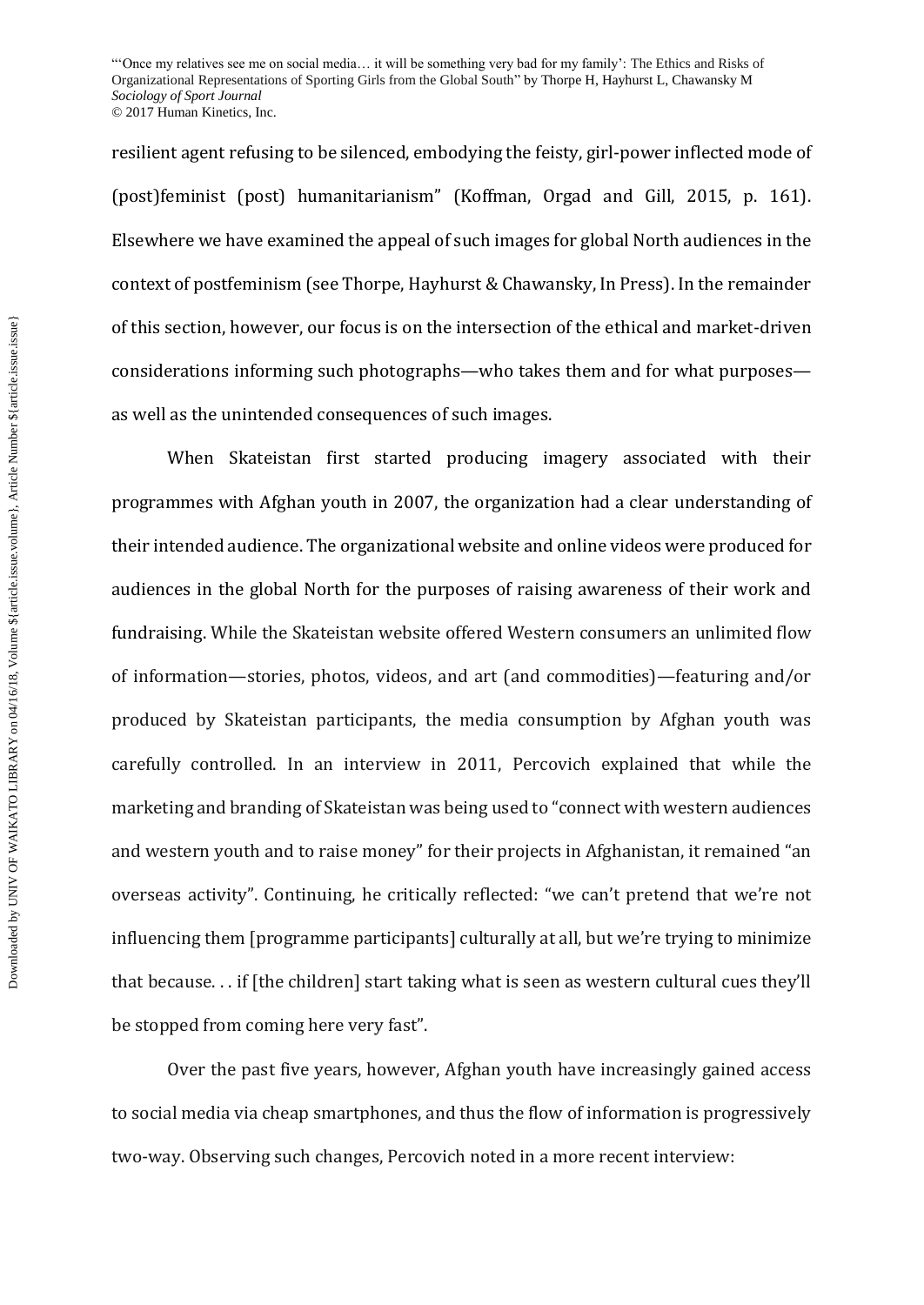© 2017 Human Kinetics, Inc.

I think a big thing that has changed between when we last talked [2012] is just the increase in use of smart phones, and simply photography, and just sharing of images on the social media; compared to even a year ago, Facebook plays such a big role in Afghanistan right now! Even just taking a photo four years ago was a huge taboo somehow and now everybody is taking photos simply because everybody has a camera on their smart phone, and just about everybody has a smart phone.

Continuing, he clarified that even "street working kids… are buying themselves \$40 smartphones brand new from China" (2015). An Afghan staff member supported such observations: "Social media is something very big between the young people and putting their pictures up. They go to school and then back home and they have nothing to do except check their Facebook".

Arguably, the increasing access Afghan youth have to new media technologies is an important step in the democratization of digital knowledge. However, such changes also have significant ethical implications for how SfD organizations represent their participants of SfD organizations and to whom. With Skateistan media and marketing materials no longer exclusively reaching audiences in the global North, the organization needs to take even greater care to ensure their participants are represented in ways that are culturally appropriate and that they feel are representative of their experiences: "Half of our students are also our Facebook followers now, and they're liking every single thing that we post. So you want it [the photos and stories] to be something that they're excited to be a part of" (Natalie). Simply put, with an increasingly two-way flow of such images and narratives, Skateistan has become even more accountable to their participants, as well as participants' families and communities, in terms of how they are representing their programmes and participants. As Anderson (2016) notes, in contrast to old media including print communication—"new media enables users to be active participants in what they see, hear, and share with others in digital spaces", and this has important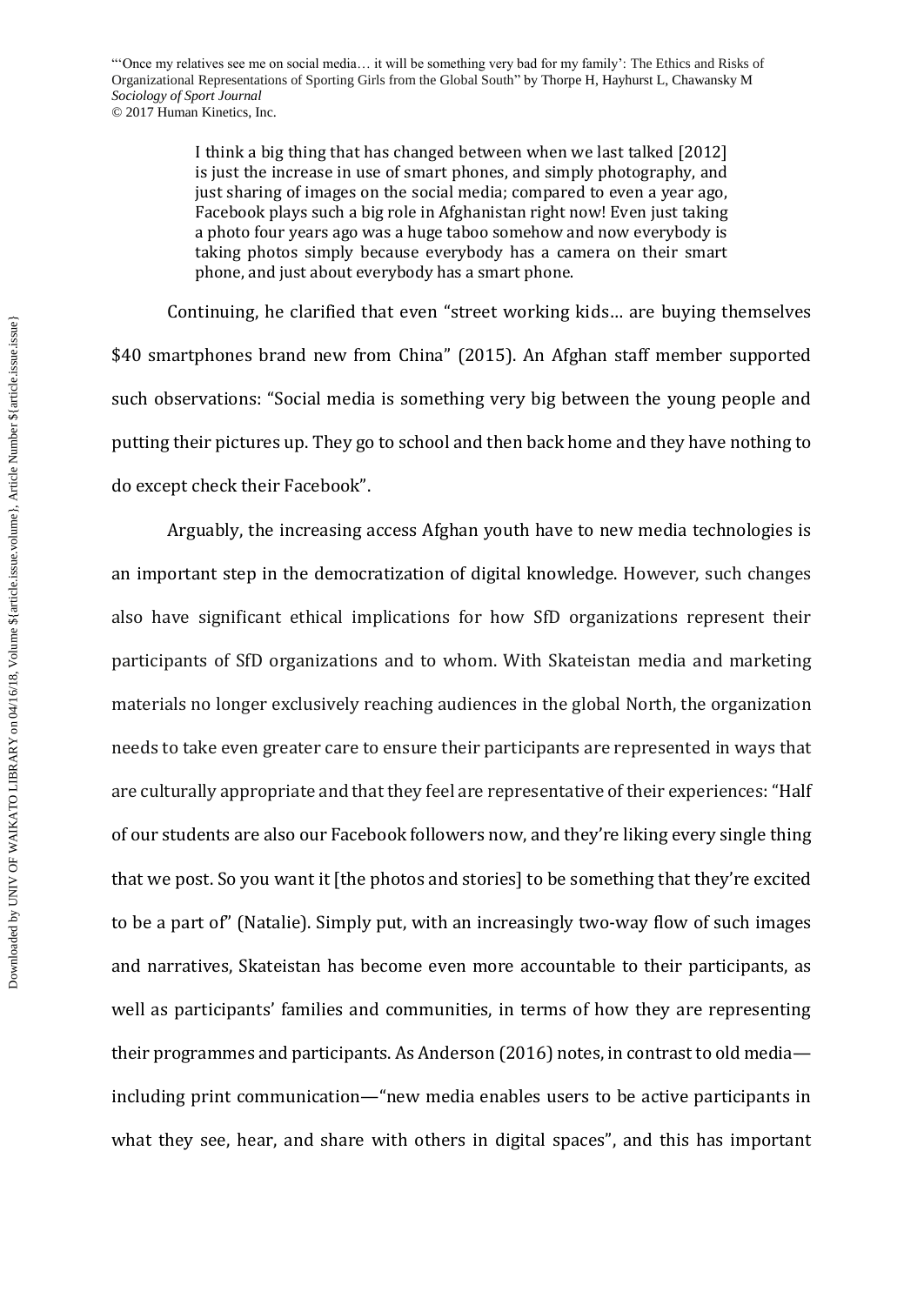ethical implications for how organizations engage with new media (p. 88). Continuing, Anderson (2016) suggests that the ethics of digital representation must be at the fore when considering the ways in which organizations "select and disseminate images of protected and vulnerable populations—like girls" (p. 91). While some scholars are examining the ethics involved in organizational digital representations of girls from the global South, the risks of such portrayals have yet to be considered.

### *The Risks of Representing Afghan Girls on Skateboards*

With the popularity of social media has come considerable academic and public concern about the "gendered risks" posed to girls and young women in digital spaces (Ringrose & Baraja, 2011). Yet it is important to note that such concerns—verging on moral panic at times—have focused almost entirely on the possible risks for girls and young women in the global North (e.g., online predators, cyber bullying, the unintended consequences of sexting, body image issues; Dobson, 2015; Hasinoff, 2012; Salter, 2016), with little critical consideration of the gendered risks digital technologies may pose to girls and young women from the global South. <sup>8</sup> Moreover, most of the feminist scholarship critically examining the Girl Effect and shifts in humanitarian communications has been largely theoretical, focusing particularly on the contradictions and inequitable global power relations evident in such campaigns. Yet, our interviews with Afghan staff revealed that the combination of increasing access to social media among Afghan youth and 'positive' representations of Afghan girls can have serious implications for the safety of female staff and participants. The following comments from an Afghan female staff member are revealing here: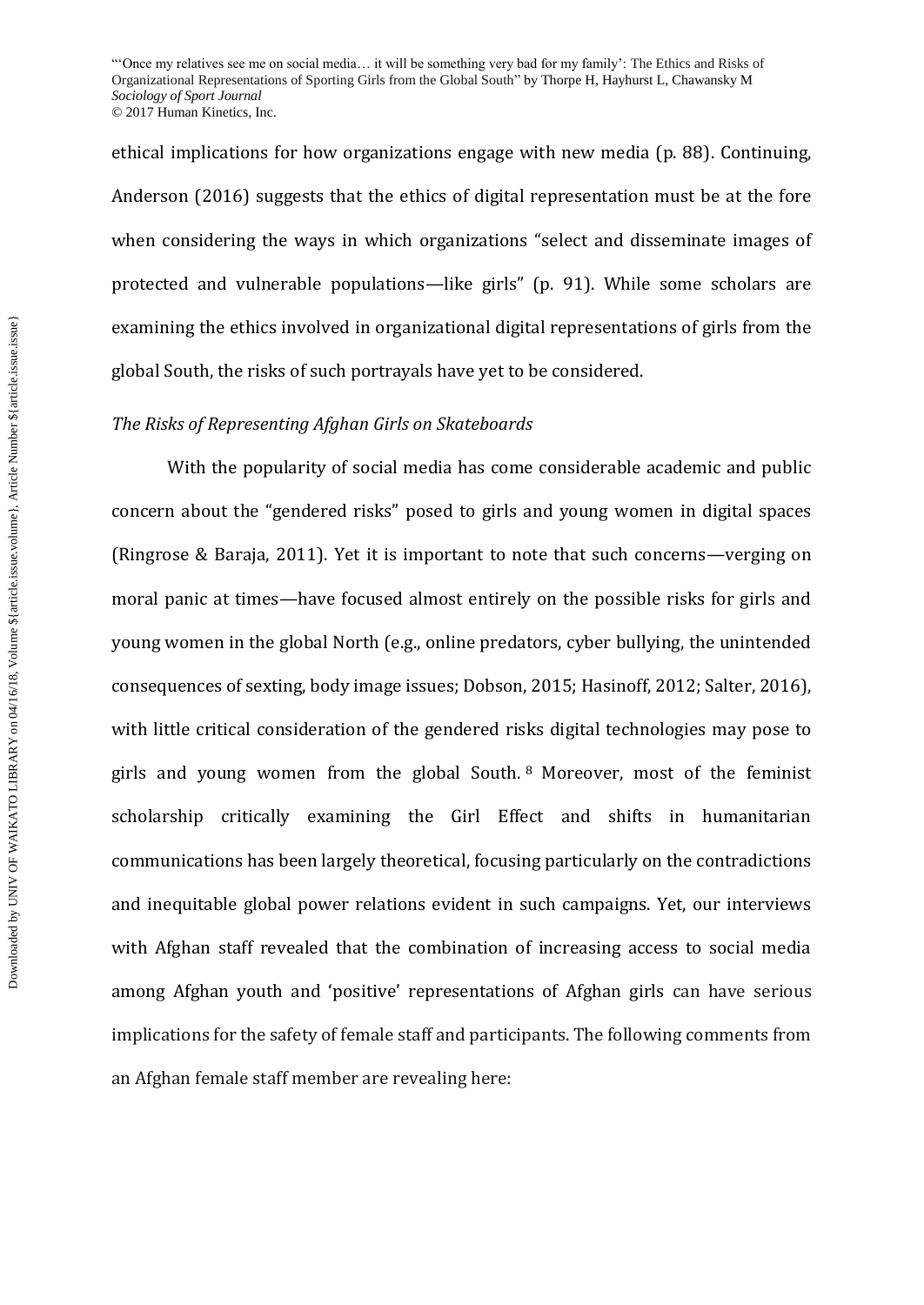> When Skateistan [staff] post pictures of females, there is a chance that the boys will copy those pictures and then they're presented in a way like 'I know this girl' and it gets very bad. That's one of the things. The other thing is some of the girls… don't like their pictures to be on Facebook.

Continuing, she highlights the challenges for SfD organizations that have been using such images 'effectively' (in terms of their ability to attract interest and fundraise) in their marketing and fundraising campaigns, but may not consider the implications for some of their participants:

> These images are good for Skateistan, but sometimes I think it could create bad problems for the girls if they appear in the media. That's tricky! Also I can understand Skateistan too, that they want to share positive images but sometimes it could be difficult for the girls. If you go to the Skateistan website, you won't find any pictures of some of the Afghan female Skateistan staff… because they don't want to be shown.

During this interview, the first author prompted further to better understand the

female Skateistan participants and staff concerns, to which she confirmed: "Oh yeah, they fear that their photos might be copied by the boys and then they would create problems for them. The boys photo-shop them [the images] and it can create a big problem". While her own family are "very supportive… and so caring and loving", she added that they have also warned her to "be aware of your pictures putting them on Facebook… that could create problems for you or that could make us look very bad in our community". Another Afghan female staff member admitted that "my husband doesn't like my photo on Facebook", and for many of their female students "their brothers don't like their sisters on Facebook or television or any other media". In response to a question regarding the fears Afghan girls and women have about their images appearing in social media, she explained "they fear of them getting in the wrong hands, yes… fears of the Taliban". Similarly, a male Afghan staff member involved in media production for Skateistan explained: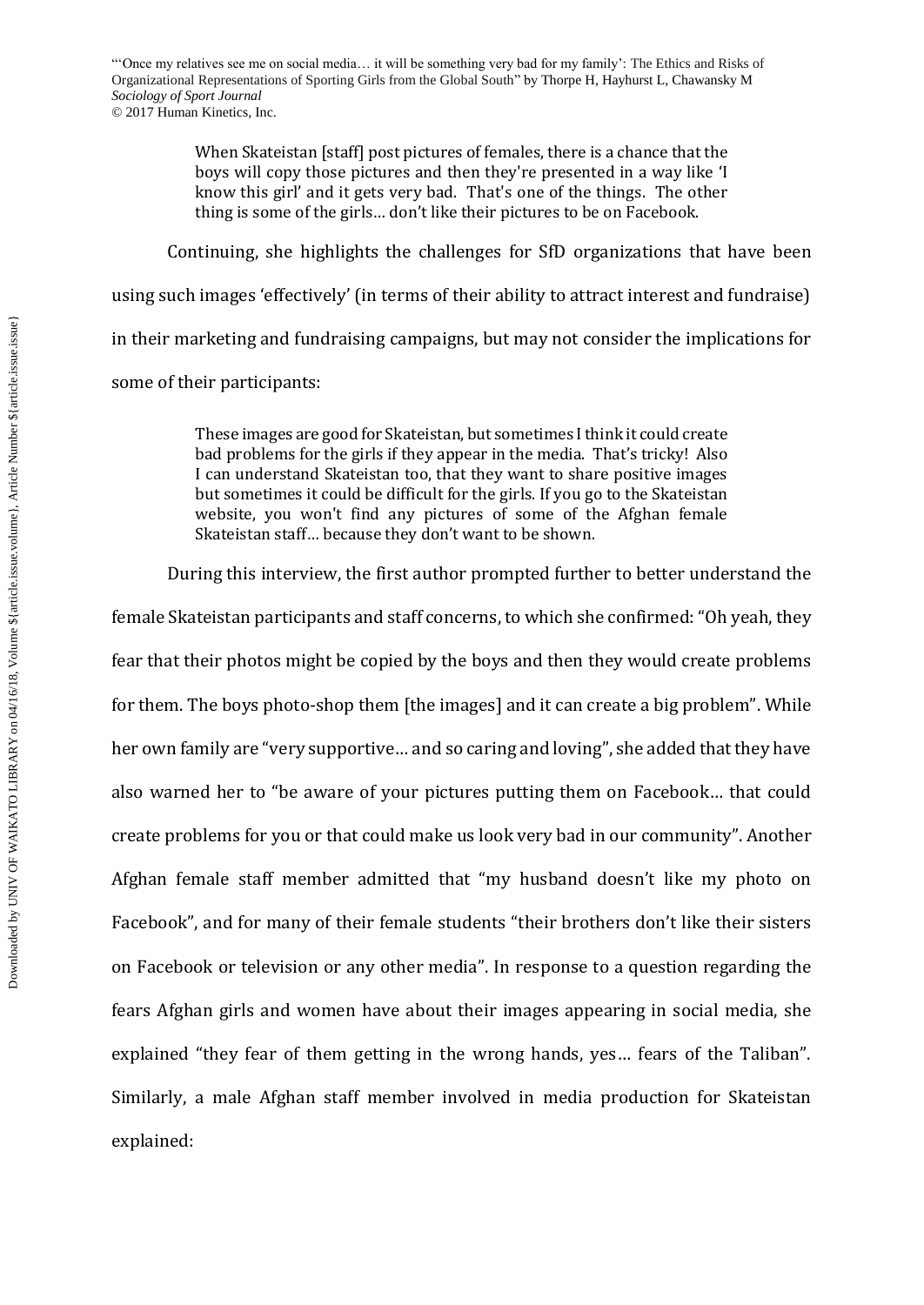© 2017 Human Kinetics, Inc.

They [female students] worry that these photos will be seen by the Taliban… yes, a small percentage of our students think like this! But there is also a traditional thing… like they're wondering… I'm skateboarding here and when I become in the photo and then Skateistan posts it on Facebook and once my cousins or my relatives see me on social media or on the Internet, it will be something very bad for my family.

Continuing, he added "they're a bit scared of the camera", before recalling a situation the previous year when a group of 50 new female 'Back to School' students did not return the following day, and when the community relations officer asked their families why, she received the following response: "Oh, there was a boy doing photography and videoing them, so they're not going there". As this example suggests, feminist critiques of Girl Effect related communications would do well to pay further attention to the local contexts in which social media portrayals of girls (particularly portrayals of sport and education) may carry a unique set of risks and consequences.

### *Organizational Negotiations of the Risks of Representation*

Recognizing such concerns, Skateistan has taken various measures to ensure participants and staff always have the option not to appear in photos: "We ask students who wants to be in the photograph, and who doesn't want to be. When a person doesn't want to be in a photograph we tell them to come to the front of the class so they won't be in the photograph. We are careful with those things" (male Afghan staff member). These concerns are explicitly written into the Skateistan communications policy documents and, in November 2016, an Afghan staff member updated this document, adding eleven items to the section 'Afghanistan specific guidelines' to ensure that all involved in media content production recognize the cultural complexities of photography in this context and are aware of the organizational guidelines that seek to minimize any risks to female participants. Examples of items from these guidelines include: "Do not take photos outside. Taking photos of students outside can create questions for parents", "Do not take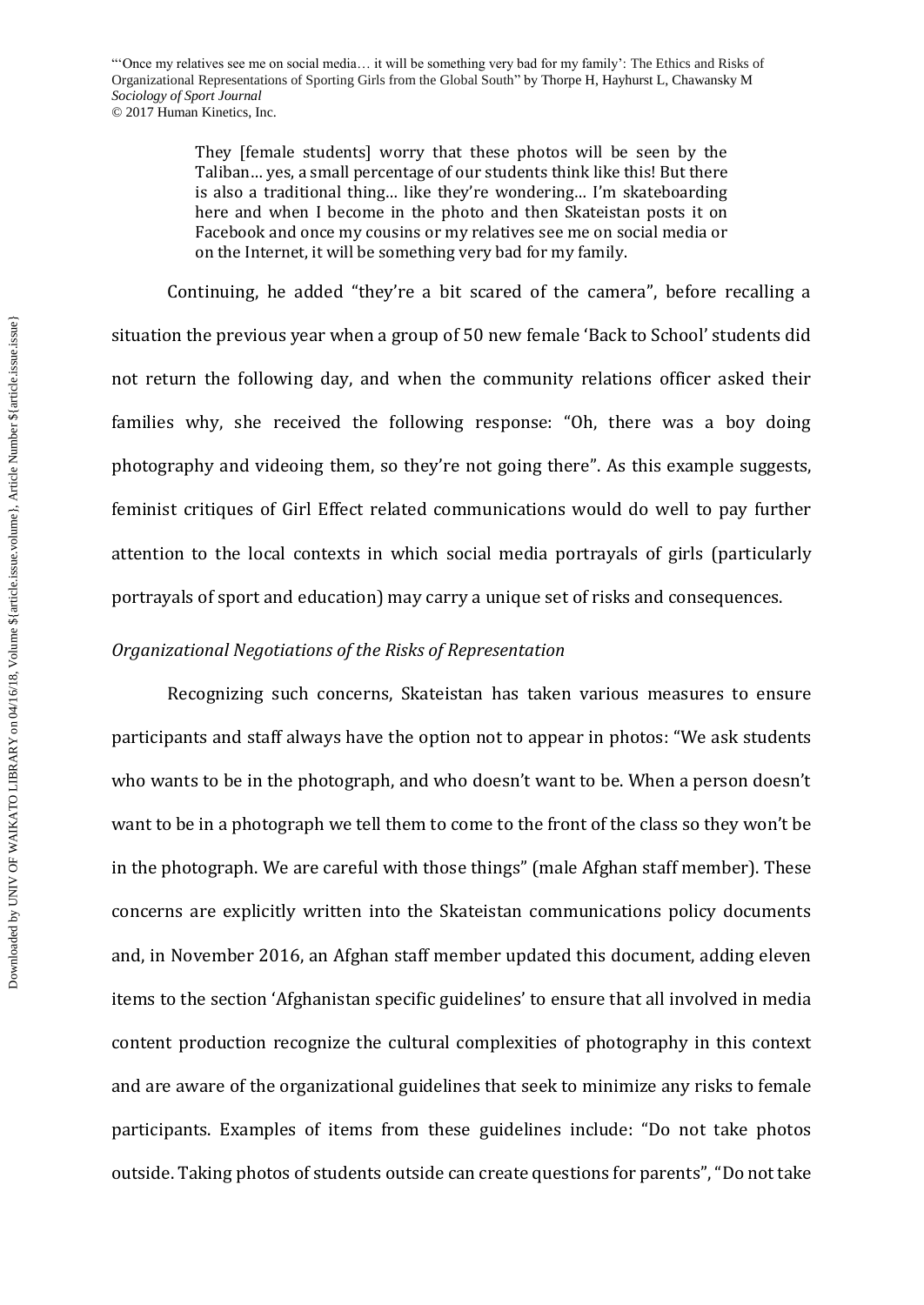inappropriate photos of [sic] girls, e.g., up skirt, down blouse, short sleeves or without scarf. These photos will create problems for her in community and also will create problems for us"; and "Try to only take photos of girls over the age of 10." During interviews, international and local Skateistan staff also described various strategies to try to minimize risks to the programme, staff and participants, including carefully controlling who has access to the Afghanistan facilities and the types of images and narratives that result from any media visits. At times of heightened risk, they do not allow international media visits, and have tried to minimize media coverage in Afghanistan. Local staff also develop on-the-ground strategies to implement Skateistan's broader policies in a locallyspecifica and culturally appropriate manner. For example, one Afghan staff member described subtly placing red stickers outside classrooms in which female students had chosen not to be photographed. The purpose of the red sticker was to ensure that no photographs are accidentally taken by any staff or visitors.<sup>9</sup>

More recently, with the aim towards more sustainable and safer programmes, the Afghanistan facilities have been passed over to local staff with international staff relocating to the headquarters in Berlin, and offering ongoing support to the local programmes via daily communications and short-term visits. In the lead-up to this transition, local staff were trained in taking photographs and video content of the everyday programming and events. While local Afghan staff embraced the new opportunities to take ownership of creating media content, some admitted tensions and struggles negotiating two different sets of cultural expectations. For example, while the international staff at HQ are asking for particular images and stories (that they know 'work' for the purposes of fundraising or reporting), the Afghan female students remain cautious and occasionally accuse the local communications staff of 'spying' or 'doing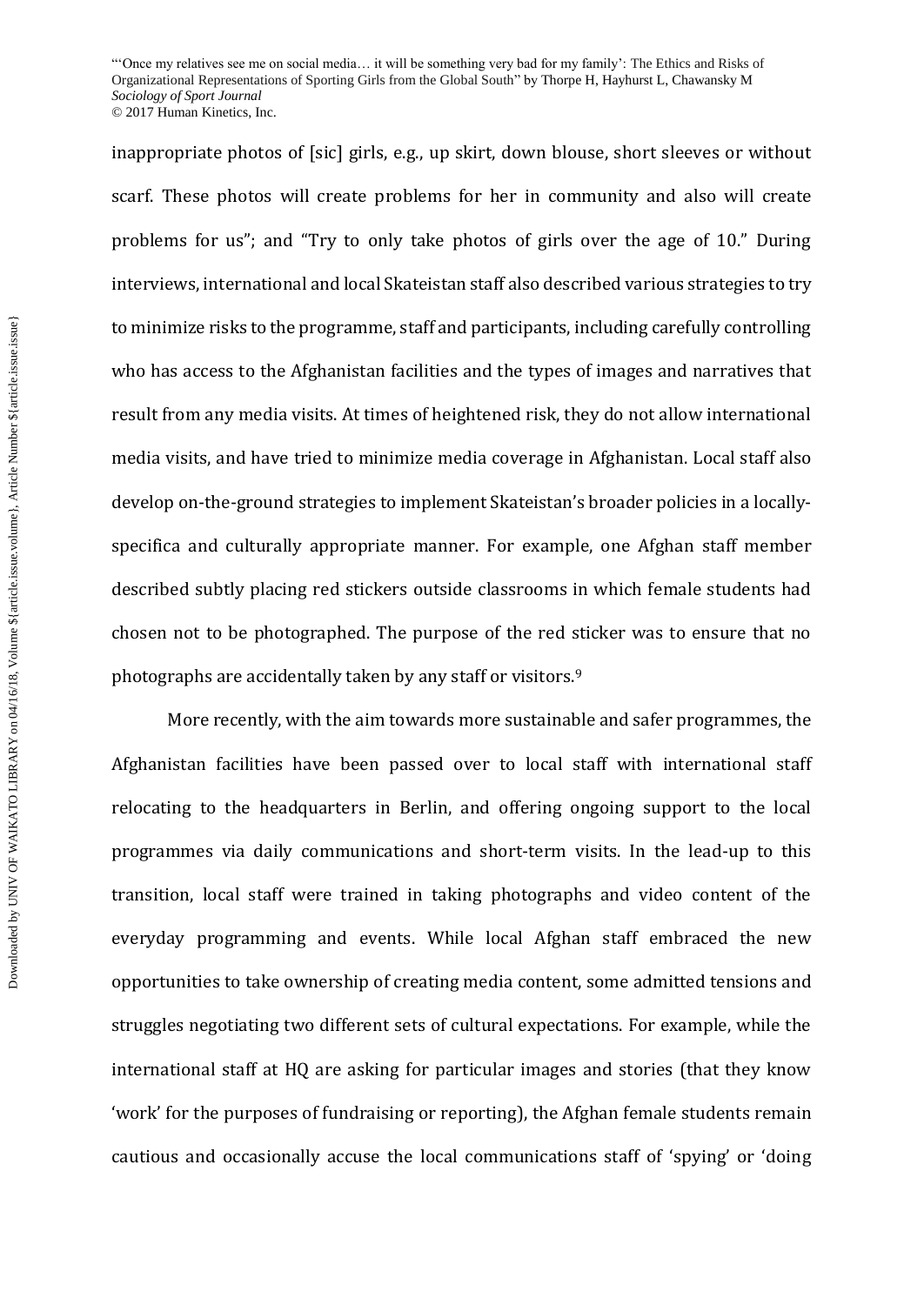business'. According to an Afghan male staff member, he often faces questions from female participants such as the following:"Why are you doing this [taking photos]? You're doing business on me?" Continuing, he admitted, "It's very challenging doing my job, especially doing photography or videoing or making documentaries. Like when I'm doing photos, we have 25 students in one class, and many of them will be covering their faces and hiding from the camera. I'm telling them don't worry, I'm not taping you". As this comment suggests, local staff must work at the intersection of expectations from their international colleagues who are trying to create a particular set of images and narratives for the purposes of fundraising, and local participants' cultural concerns about photography, surveillance and their personal safety.

# *Local Staff and Participants' Representations of Afghan Girls: Negotiating Agency within Organizational Structures*

Concluding their visual analyses of the pictures that UNICEF uses and of the policy framing of the United Nations Girls' Education Initiative (UNGEI), Kirk and Magno (2009) and Magno and Kirk (2008) argued for the importance of humanitarian and development organizations including girls in both image production and message dissemination (also see Anderson, 2016). A growing number of NGOs, and various SfD organizations, are increasingly providing opportunities for participants to document their own experiences, with some suggesting that these new forms of "communicative intervention" signal an important shift "from rescuer to facilitator of people's own representations of their own lives, and to a polyphony of voices and versions that can engage all in the critical acts of interpretation and interruption" (Cornwall, forthcoming, p. 13). Skateistan also provides opportunities for its students to take photographs, and produce videos and blogs for the organizational website. For example, as part of their curriculum in both Kabul and Mazar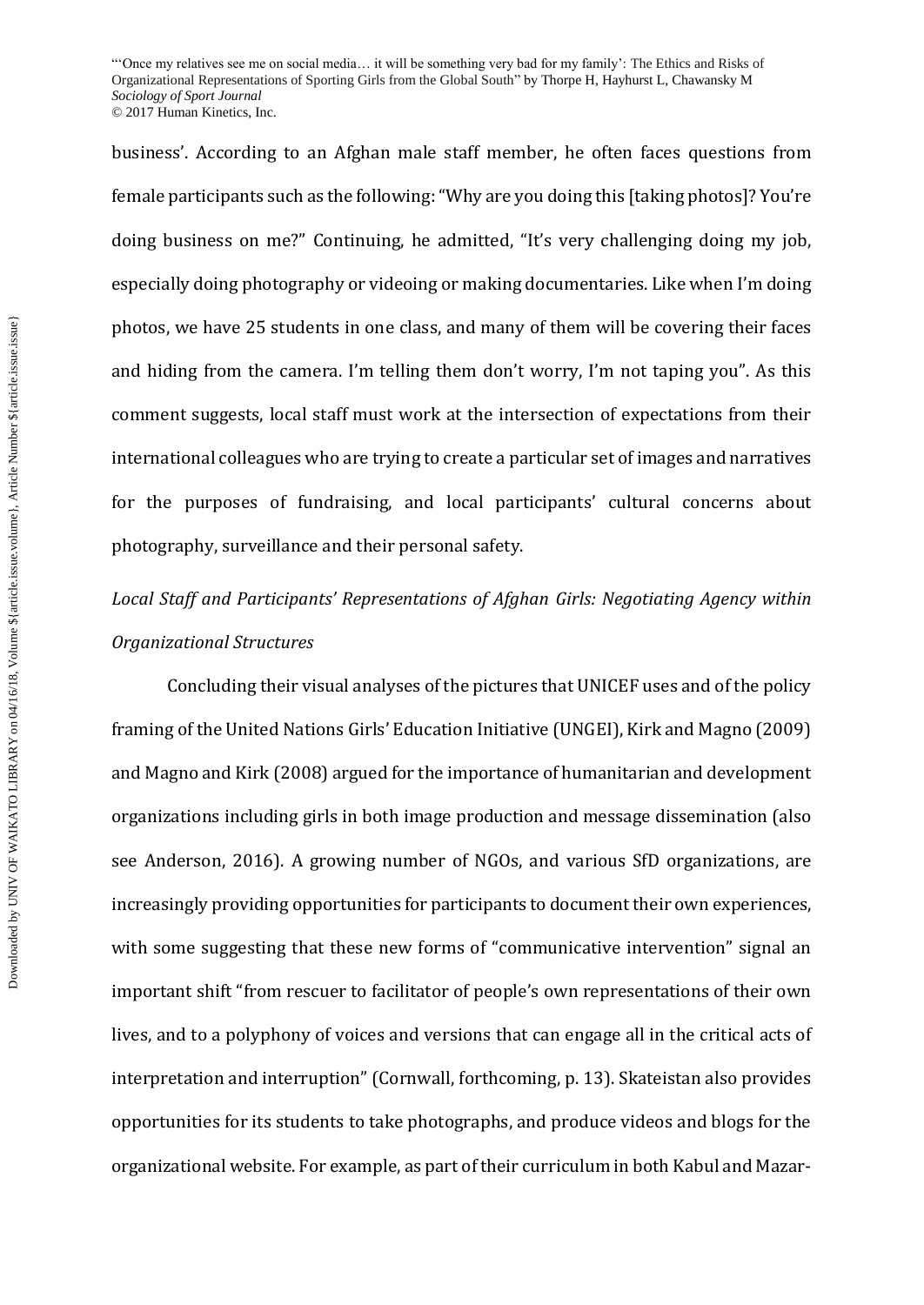y-Sharif, they host a yearly Global Citizens in Action course that involves the creation of various media items "for communication purposes". One example from this class was a film titled 'Afghan Youth Leaders Fight Against Street Harassment' available on YouTube (see: [https://www.youtube.com/watch?v=hqTtZK0Jn8c\)](https://www.youtube.com/watch?v=hqTtZK0Jn8c). This film was produced by Skateistan students from the Mazar-y-Sharif facility and reveals the process of Afghan boys and girls working together to produce a short film that seeks to challenge genderbased harassment on the streets. Furthermore, in the Youth Leadership programme, participants at the Kabul facility engage in communication and media training, which involves critical thinking about "knowing who your audience is", "choosing who you are messaging to", and "what the demand for that is" (male Afghan staff member). In an interview with one Afghan staff member involved in running these classes, he explained that while participants in this programme "loved what international staff are doing" with media representations of Skateistan, they are focused on "being innovative in ways that match our national and cultural contexts". When asked specifically about what participants in this programme are taught about representing girls and women, he noted: "It is very important in Afghanistan to be looking after girls and women, and our culture. In class we explain that if you're taking photos of girls, you need to ask her, and you can't show her like in a fashion magazine as that's just not right in Afghanistan". In this programme, Youth Leaders also have opportunities to experiment with new media technologies, including Go Pro training sessions as seen in Figure 3 below.

The opportunities for Skateistan participants and staff to be involved in their own narrative constructions, and the cultural considerations being given to representing Afghan girls and women, are to be applauded. However, our findings suggest that it is also important to consider the (unintended) influence international staff and dominant

<sup>&</sup>quot;'Once my relatives see me on social media… it will be something very bad for my family': The Ethics and Risks of Organizational Representations of Sporting Girls from the Global South" by Thorpe H, Hayhurst L, Chawansky M *Sociology of Sport Journal* © 2017 Human Kinetics, Inc.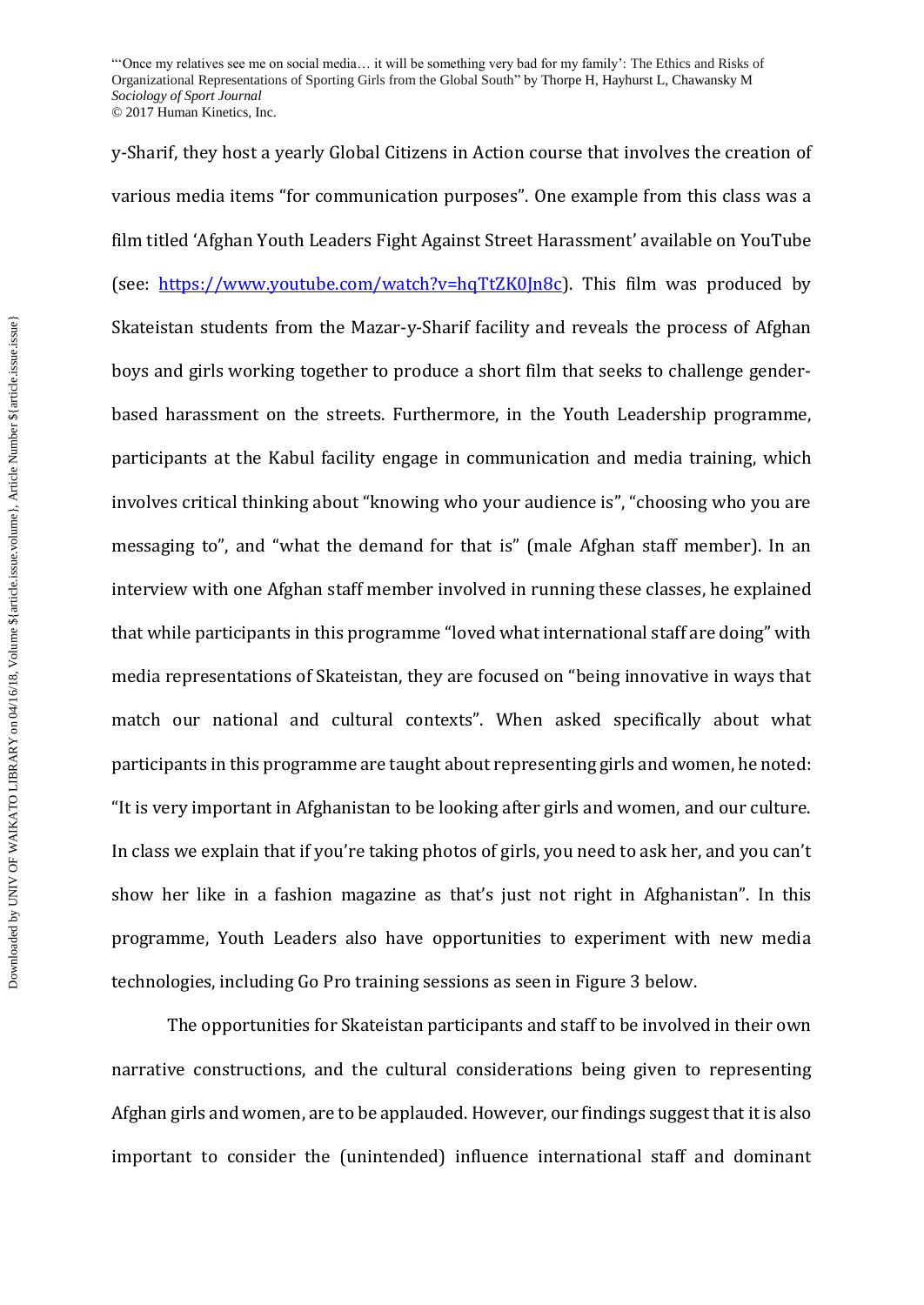organizational representations and narratives may have on the ways local participants and staff might choose to represent their own lives and experiences. As a male Afghan staff member admitted, "most of our students do focus on the stories of female staff and students… because their stories are very interesting and very important… they're very brave to teach here". With further prompting about how such images and stories where received among local audiences, he admitted that there has been a change in recent years with Afghan people becoming more accepting of girls doing sport. Moreover, there is a small but growing group of young Afghan women who are "activists" and are "using social media to raise their voices".<sup>10</sup> Just a few years ago, it was "very shocking to see girls doing sport, but now people are getting used to it", and while about "30% of people say that these images and stories are very bad and not from our culture…. about 70% of people are reading them as good; they make them very happy and sometimes they look at them with tears". In the Youth Leadership programme, many Skateistan participants focus on producing content related to female students and staff because they're "really inspired by what the international staff have done, and they want to do that. They're also inspired by photos like the famous National Geographic image [of Sharbat Gula, an Afghan girl with strikingly green eyes gazing at the camera]", but they are also encouraged in class to "think locally—what we need to do inside our own country and also for international audiences".

In the process of international staff working with and training local staff, however, the local communications staff (and students) have learned what types of images and narratives are most likely to be selected by those at HQ, thus shaping (even limiting) the representations they ultimately create themselves. In so doing, the processes of NGOization are impacting the representations that local staff and participants imagine for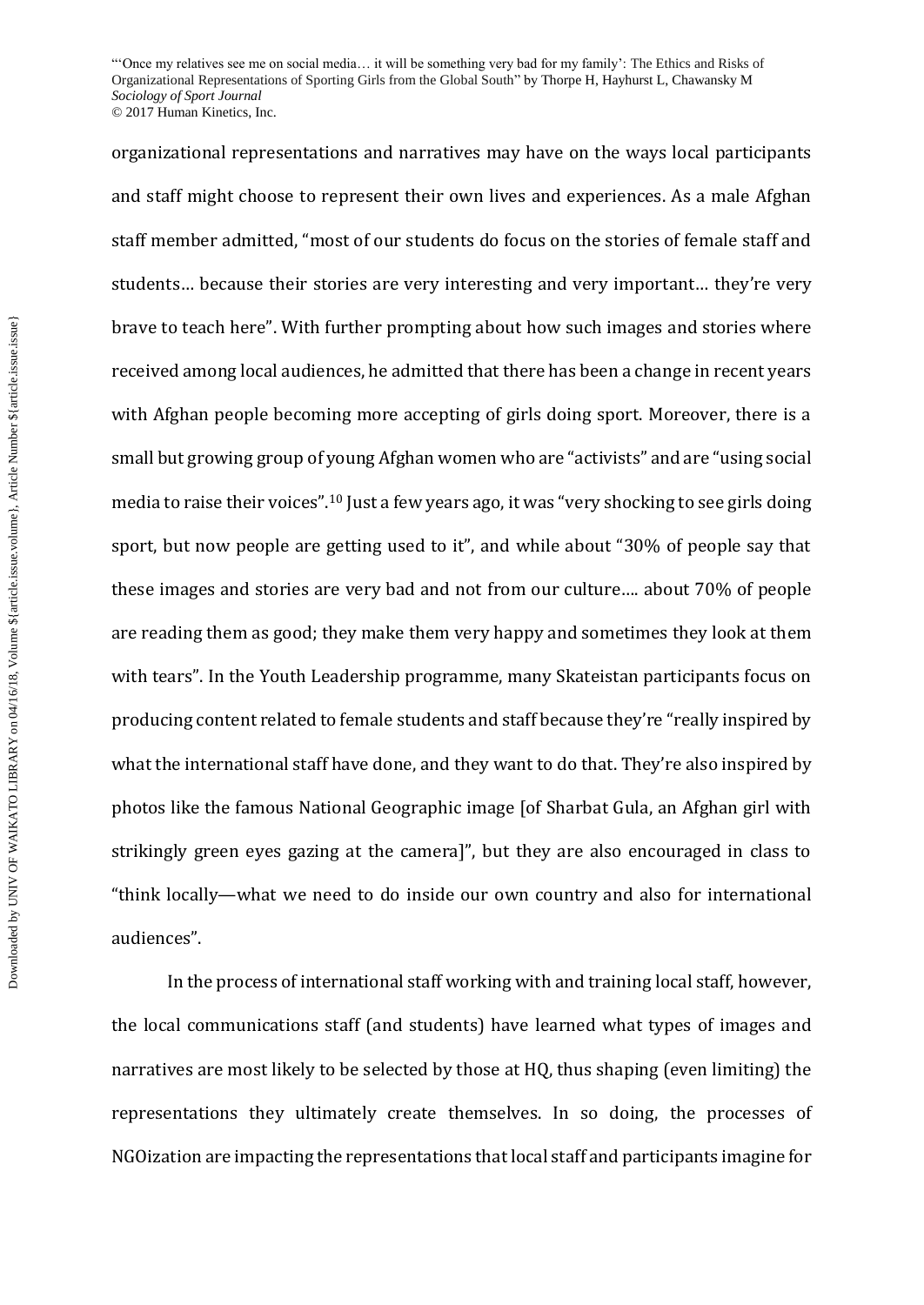themselves. Furthermore, the communications staff in Berlin "set weekly content collection tasks" for local staff, that suggests some openness to locally specific forms of representation but always within a framework informed by the demands of the highly competitive development market. For example, one international staff member proclaimed:

> We're really lucky with the staff being very understanding to us. They will be like 'we will fulfil this brief', because they're very devoted and they're a great bunch of workers and very talented content producers, and that's including photographers and even with words as well and video. … I think it's very much a mutual relationship where there's understanding on both points creatively, where they're putting their creativity in and they'll also fulfil what we need creatively, and then we put our creativity in. It's amazing how much they're learning, and we're learning at the same time (Amanda)

Whereas some staff proclaimed a creative and productive relationship between communications staff in HQ and local sites, others were somewhat ambivalent, with one international staff member referring to local content producers as becoming "like our personal journalists who will interview the kids [and] collect that kind of data" (Sarah).

In sum, while the current trend for humanitarian and development organizations to encourage participants to become involved in "image production and message dissemination" and the creation of opportunities for local staff and participants to tell their own narratives, might seem like signs of positive change, we need to be aware of how previous and ongoing unequal power relations and interactions with international staff and media content may be limiting the content they feel they are able to create, and/or the content that they have learned will ultimately be used (or not) by the organization for marketing and fundraising purposes. Such modes of representation are never free from broader power relations, and as we have seen in the case of Skateistan, even when images are captured by local staff and participants themselves, such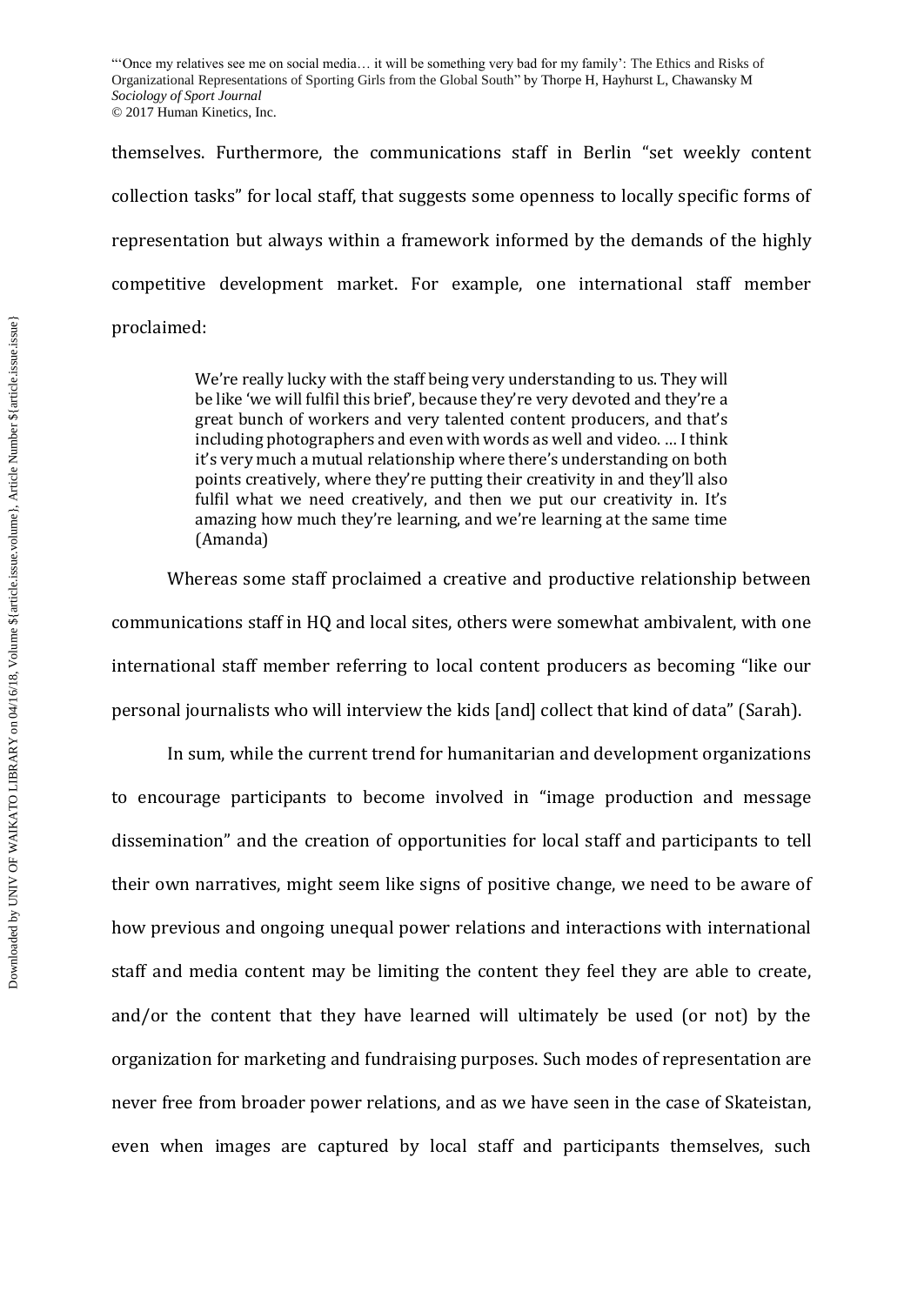representations remain heavily influenced (either purposefully or inadvertently) by discursive regimes originating from the global North.

### **Final Thoughts and Future Directions**

In the context of the 'Girl Effect' in development, an array of Sport for Development (SfD) programmes focused on girls and young women are utilizing social media platforms (e.g., Instagram, Twitter) to garner international attention and raise funds for their initiatives.<sup>11</sup> In so doing, we increasingly see girls from the global South in action playing soccer, climbing walls, and engaging in an array of other sports. While such visual representations suggest a positive move away from what some have termed 'poverty porn' that tends to victimize those from the global South, in this article we have called for a more nuanced critical understanding of the power relations and ethics involved in the representation of girls and young women from the global South (Cornwall, forthcoming; Wilson, 2011). Located at the intersection of postfeminist, neoliberal and posthumanitarian discourses, many such representations are culturally complex and thus somewhat intriguing to audiences in the global North, and thus highly effective in garnering the attention of potential donors. But as Sensoy and Marshall (2010) suggest, if we view such initiatives and representations as "a political text mired in its social context and tied to historically bound colonial discourses and material power relations, then we can ask a different set of questions around 'whom do activists [and organizations] represent and how far the right to represent extends'" (p. 309). In this paper, we engaged specifically with recent feminist considerations of shifting humanitarian communication styles and strategies to critically discuss the ethics and risks of NGOs representing girls from the global South in SfD campaigns. In particular, we examined the case of the skateboarding-focused NGO, Skateistan, and their social media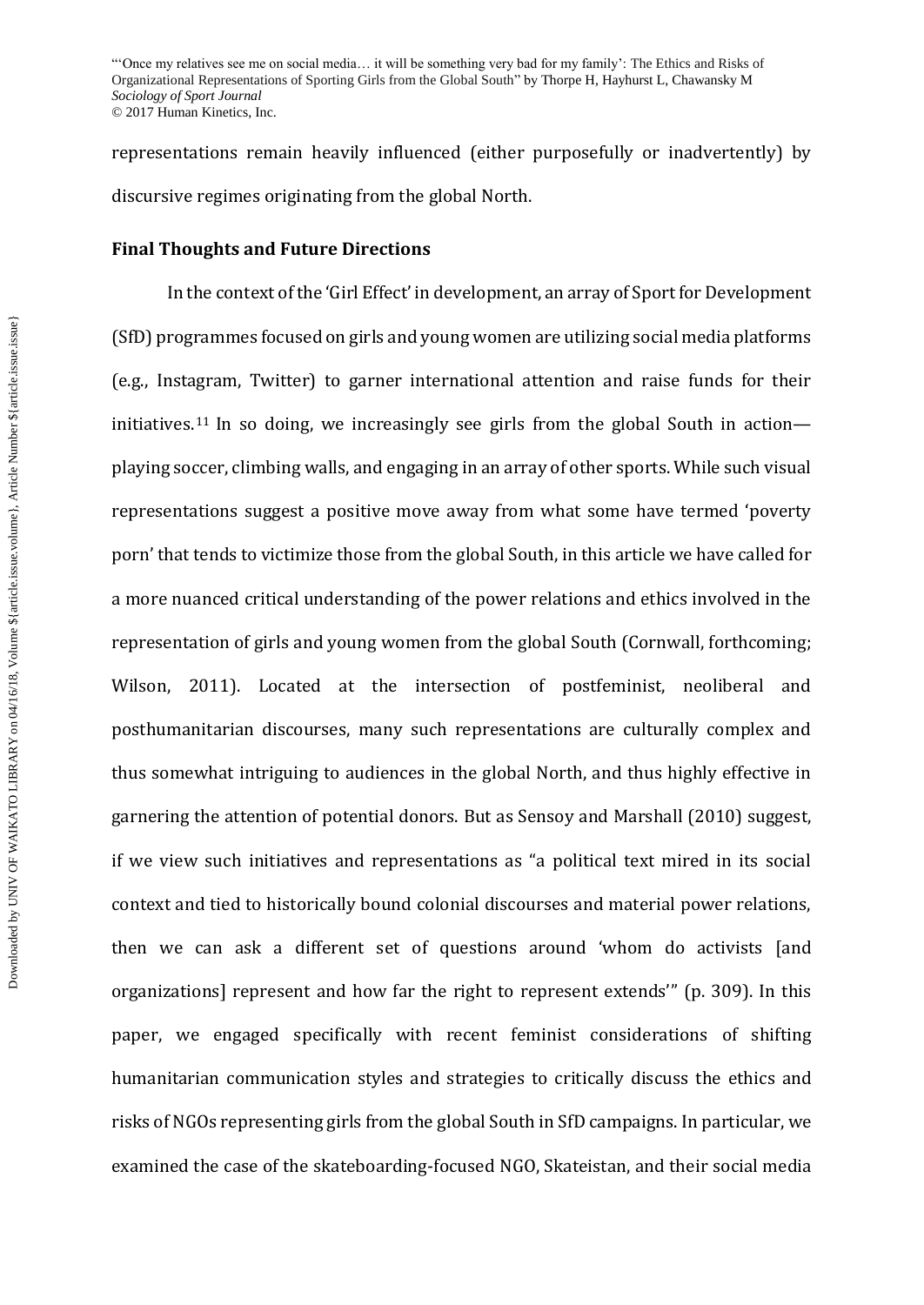portrayals of Afghan girls. In so doing, we suggest that postfeminist discourses of agency and empowerment – as well as neoliberal and colonial assumptions – are reproduced in the production of such imagery, and highlighted some of the unintended risks (i.e., dangers from Taliban; family shame and social and physical risks of having a daughter associated with sport, education and/or an international NGO) of such portrayals for local female participants and their families.

To date, much of the feminist and post-humanitarian communication scholarship has focused on the representational strategies employed by aid and development campaigns with the aim of gaining attention, and ultimately funding, from international audiences and donors. However, more research is needed that considers how audiences in the global North and South make meaning of such representations, and the responses from different groups. There is also some research that is beginning to recognize the potential agency that social media and new media technologies may offer to local participants for creating and disseminating their own representations (see, for example, Thorpe & Ahmad, 2015). While this article was located primarily in the former, we do recognize that the power of representation is not simply a top-down or one-way process. In fact, local staff and participants also have some agency to inform, and even challenge, representational styles and strategies. For example, adopting a postcolonial feminist approach, Darnell and Hayhurst (2013) argue that targeted beneficiaries do have some "agency or ability to resist, change or challenge the ways they participate and are represented in SDP programs" (p. 47), particularly through participatory approaches to research or monitoring and evaluation, visual representation such as photovoice or digital storytelling (Wijnen & Wildschut, 2015). Here, SfD participants may have the ability to capture their own photographs and images. Darnell and Hayhurst further

<sup>&</sup>quot;'Once my relatives see me on social media… it will be something very bad for my family': The Ethics and Risks of Organizational Representations of Sporting Girls from the Global South" by Thorpe H, Hayhurst L, Chawansky M *Sociology of Sport Journal* © 2017 Human Kinetics, Inc.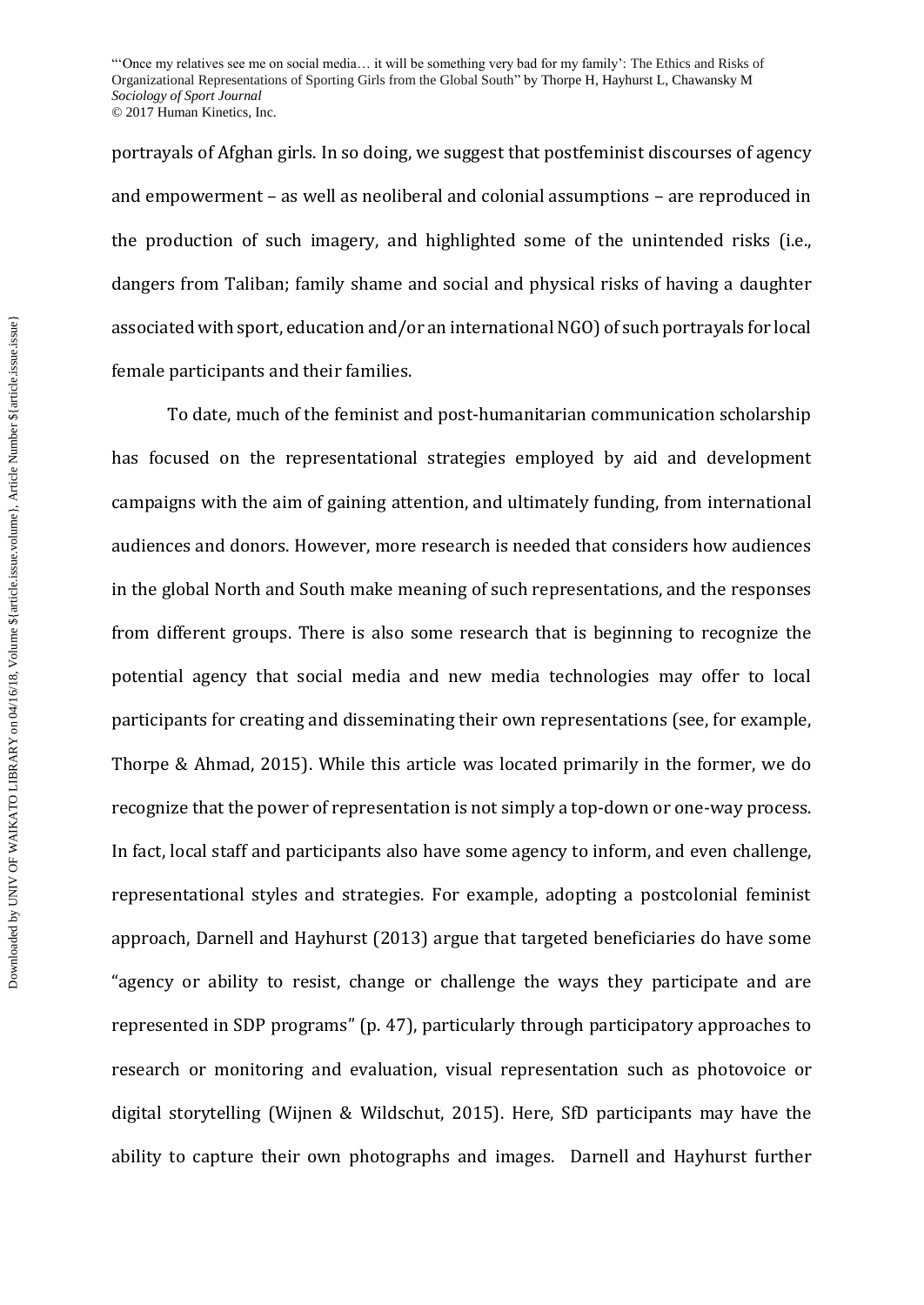contend that sport may be a unique means through which targeted beneficiaries may emphasize identity and agency, and where "actors in post-colonial spaces are increasingly using the Internet and new media to disseminate visual images and texts that *they have created*, so that the local is privileged, and resistance to stewardship is (potentially) mobilized" (Darnell and Hayhurst, 2013, p. 47). This is not to suggest that more participatory approaches to visually representing SfD participants will serve as a panacea for addressing the inherent risks in posthumanitarian communication strategies as outlined in this paper. Certainly, and as we have discerned elsewhere (e.g., Author 2, under review), concerns abound related to the underlying power dynamics and potential for misappropriation of images taken by participants to showcase their experiences in a given project. Indeed, these images may still be (mis)appropriated for unintended purposes. In the 'digital era', it remains challenging to control and protect sensitive information, despite the best efforts of both action researchers and NGOs to abide by ethical agreements to do so. In this light, we suggest that scholars conducting future research would do well to explore the intersections of risk, participatory visual research methods, the ethics of representation (for both research and organizational purposes) and SfD programming further.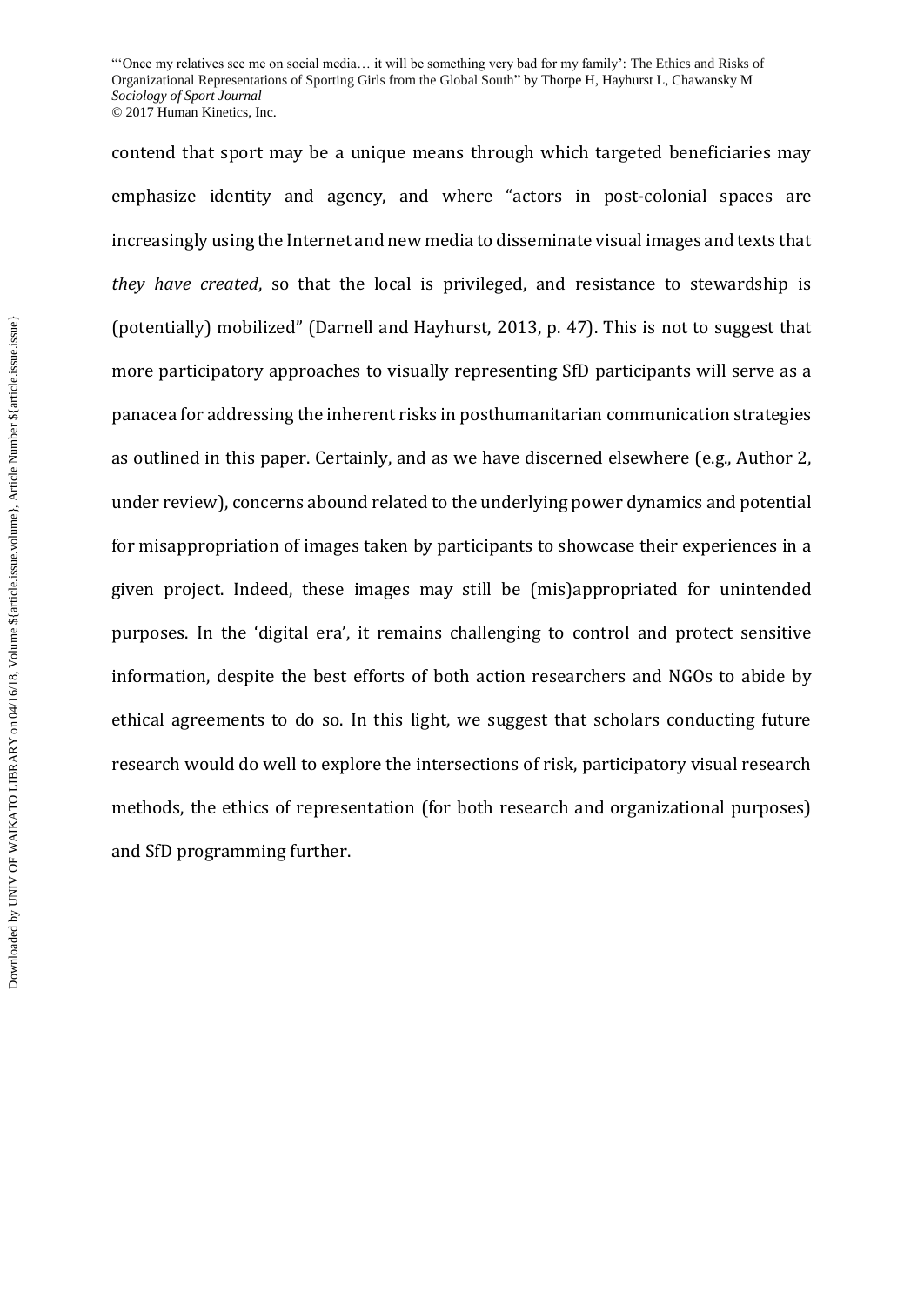# © 2017 Human Kinetics, Inc.

# **References**

- Abu-Lughod, L. (2002). Do Muslim women really need saving? Anthropological reflections on cultural relativism and its others. *American Anthropologist, 104*(3), 783–790.
- Ahmed-Gosh, H. (2003). A history of women in Afghanistan: Lessons learnt for the future of yesterdays and tomorrow: Women in Afghanistan. *Journal of International Women's Studies, 4*(3), 1-14.
- Anderson, E. (2016). The ethics of representing girls in digital policy spaces. *Girlhood Studies, 9*(3), 88-104.
- Beal, B. (1996). Alternative masculinity and its effects on gender relations in the subculture of skateboarding. *Journal of Sport Behavior, 19*, 204-221.
- Bruce, T. (2015). Assessing the sociology of sport: On media and representations of sportswomen. *International Review for the Sociology of Sport, 50*(4-5), 380-384.
- Calkin, S. (2015). Post-feminist spectatorship and the Girl Effect: 'Go ahead, really imagine her'. *Third World Quarterly, 36*(4), 654-669.
- Cameron, J., & Haanstra, A. (2008). Development made sexy: How it happened and what it means. *Third World Quarterly, 29*(8), 1475-1489.
- Carmichael, C. (2016, February 27). The 10 poorest countries in Asia 2016 list. *Gazette Review*, retrieved October 11, 2016, from http://gazettereview.com/2016/02/top-10-poorest-countries-asia/
- Chawansky, M. & Hayhurst, L.M.C. (2015) Introduction Girls, International Development and the Politics of Sport [Online]. *Sport in Society*, London: Taylor & Francis. Available from http://www.tandfonline.com/doi/full/10.1080/17430437.2014.997587#
- Chouliaraki, L. (2010). Post-humanitarianism: Humanitarian communication beyond a politics of pity. *International Journal of Cultural Studies, 13*(2), 107-126.
- Cornwall, A. (Forthcoming). Save us from Saviours: Disrupting development narratives of the rescue and uplift of the 'Third World Woman'.
- Darnell, S. (2009). *Sport for Development and Peace: A Critical Sociology*. Bloomsbury Academic.
- Darnell, S. (2010). Sport, race and bio-politics: Encounters with difference in 'Sport for Development and Peace' internships. *Journal of Sport and Social Issues, 34*(4), 396- 417.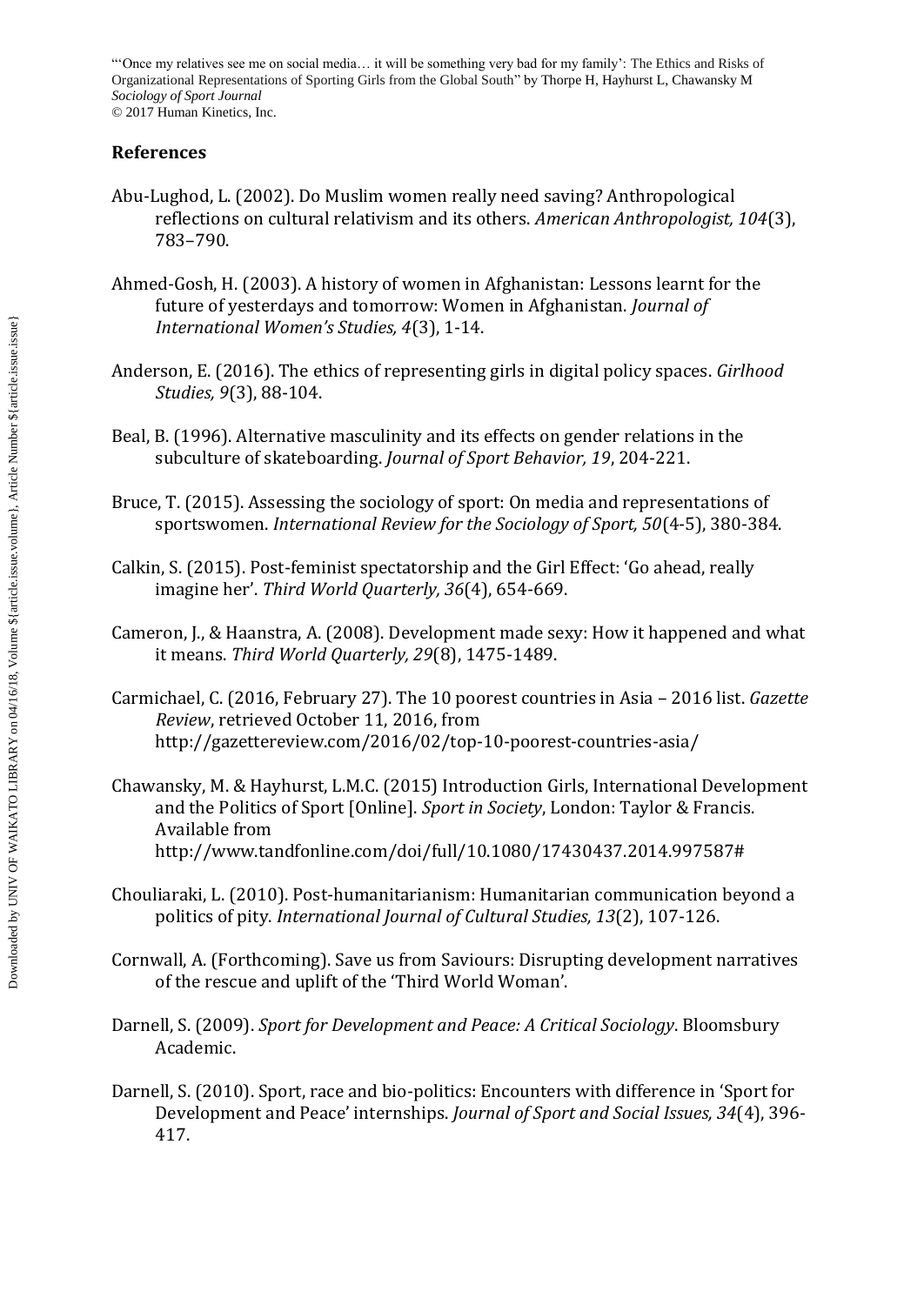- Dobson, A.S. (2015). *Postfeminist Digital Cultures: Femininity, Society Media and Self-Representation*. Palgrave Macmillan: Houndmills, UK.
- Dogra, N. (2007). Reading NGOs visually: Implications of visual images for NGO management. *Journal of International Development, 19*, 161-171.
- Gill, R. (2007). Postfeminist media culture: Elements of a sensibility. *European Journal of Cultural Studies, 10*(2), 147-166.
- Hall, S. (1993). Encoding, Decoding. In S. During (ed), *The Cultural Studies Reader*. Rouledge: London.
- Hambrick, M., & Svensson, P. (2015). Gainline Africa: A case study of Sport-for-Development organizations and the role of organizational relationship building via social media. *International Journal of Sport Communication, 8*(2), 233-254.
- Hartmann, D, & Kwauk, C. (2011). Sport and development: An overview, critique and reconstruction. *Journal of Sport and Social Issues*, *35*(3), 284-305.
- Hasinoff, A.A. (2012). Sexting as media production: Rethinking social media and sexuality. *New Media and Society, 15*(4), 449-465.
- Hayhurst, L. M. C (2011). Corporatising sport, gender and development: postcolonial IR feminisms, transnational private governance and global corporate social engagement. *Third World Quarterly, 32*(2). 531-549.
- Hayhurst, L. M. C. (2013). Girls as the 'new' agents of social change? Exploring the 'Girl Effect' through sport, gender and development programs in Uganda. *Sociological Research Online* (Special Issue: Modern Girlhoods), 18(2).
- Hayhurst, L. M.C (2014). The 'girl effect' and martial arts: social entrepreneurship and sport, gender and development in Uganda. *Gender, Place and Culture, 21*(3), 297- 315.
- Hayhurst, L., Wilson, B., & Frisby, W. (2011). Navigating neoliberal networks: Transnational internet platforms in sport for development and peace. *International Review for the Sociology of Sport*, *46*(3), 315-329.
- Herman, J. (2015). How social media is empowering young Afghan women: The Facebook effect. *The Independent*. Retrieved October 12, 2016, from http://www.independent.co.uk/life-style/gadgets-and-tech/features/how-socialmedia-is-empowering-young-afghan-women-the-facebook-effect-10375022.html
- Kirk, J., & Magno, C. (2009). *Images of Girls and Girls' Education*. New York: UNICEF Communication Team for Education and Gender Equality.
- Koffman, O., & Gill, R. (2013). 'The revolution will be led by a 12-year-old girl': girl power and global biopolitics. *Feminist Review*, *105*, 83-102.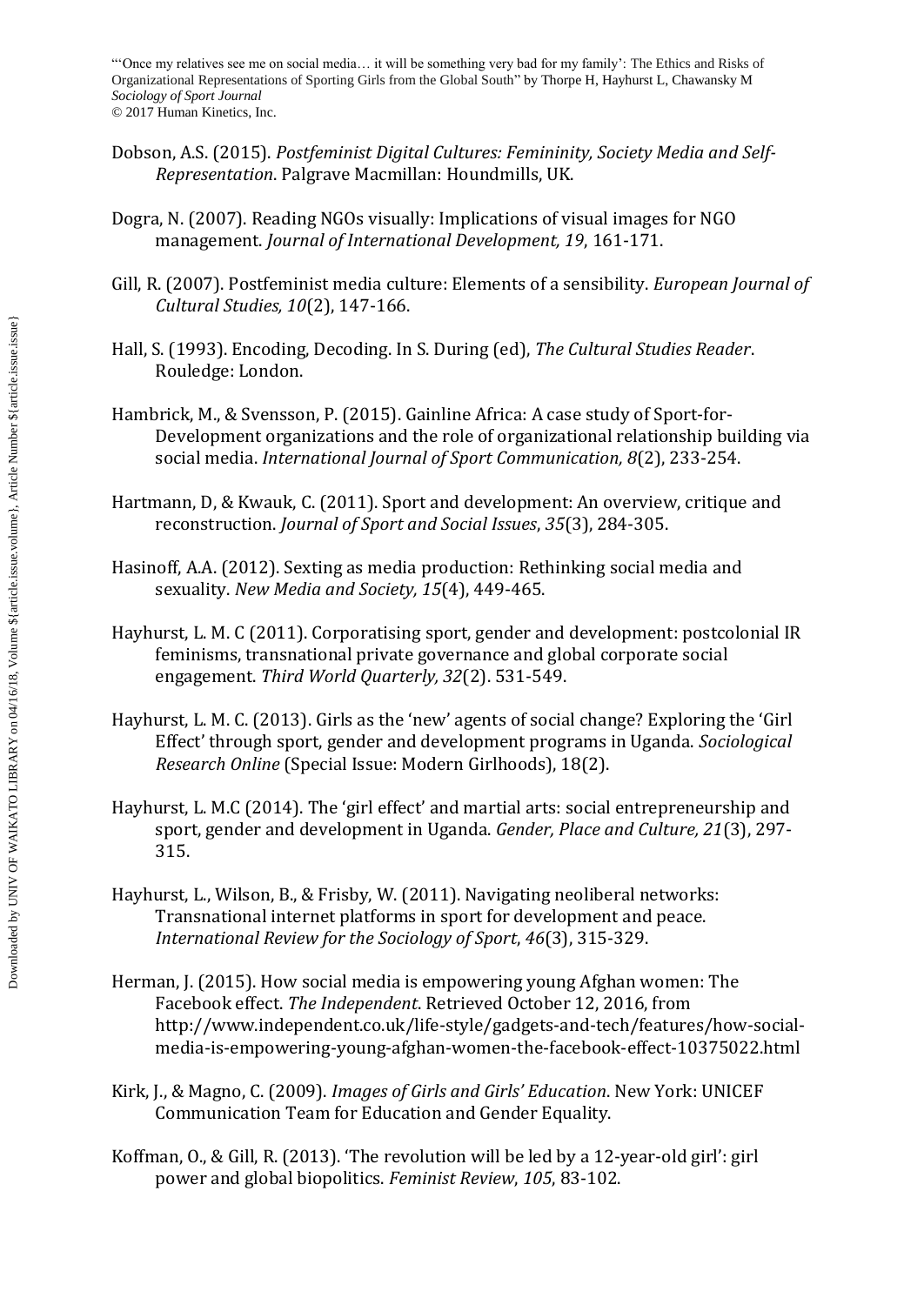- Koffman, O., Orgad, S., & Gill, R. (2015). Girl power and 'selfie humanitarianism'. *Continuum: Journal of Media and Cultural Studies, 29*(2), 157-168.
- McDonald, M. (2015). Imagining neoliberal feminisms? Thinking critically about the US diplomacy campaign, 'Empowering Women and Girls Through Sports'. *Sport in Society: Cultures, Commerce, Media, Politics*, <http://dx.doi.org/10.1080/17430437.2014.997580>
- Magno, C., & Kirk, J. (2008). Imaging girls: Visual methodologies and messages for girls' education. *Compare, 38*(3), 349-362.
- Moghadam, V. (2002). Patriarchy, the Taleban, and politics of public space in Afghanistan. *Women's Studies International Forum, 25*(1), 19-31.
- Olson, L. (2006). Fighting for humanitarian space: NGOS in Afghanistan. *Journal of Military and Strategic Studies, 9*(1).
- Ringrose, J., & Barajas, K.E. (2011). Gendered risks and opportunities? Exploring teen girls' digitized sexual identities in postfeminist media contexts. *International Journal of Media and Cultural Politics, 7*(2), 121-138.
- Rostami-Povey, E. (2004). Women in Afghanistan, passive victims of the Borga or active social participants? In H. Afshar & D. Eade (Eds.), Development, Women and War: Feminist Perspectives, A Development in Practice Reader (pp. 172-87). Oxford: Oxfam GB.
- Salter, M. (2016). Privates in the online public: Sex(ting) and reputation on social media. *New Media and Society, 18*(11), 2723-2739.
- Samie, S. F., & Sehlikoglu, S. (2015). Strange, Incompetent and Out-Of-Place: Media, Muslim sportswomen and London 2012. *Feminist Media Studies*, *15*(3), 363-381.
- Sensoy, Ö & Marshall, E. (2010). Missionary girl power: saving the 'Third World' one girl at a time. *Gender and Education, 22*(3), 295-311.
- Shain, F. (2013). 'The girl effect': Exploring narratives of gendered impacts and opportunities in neoliberal development. *Sociological Research Online, 18*(2), 9.
- Skateistan Annual Report. (2015). Retreived May 24, 2017, from https://www.dropbox.com/s/fbr3rc88az8ft31/Skateistan%20\_%20Annual%20R eport%20\_%202015.pdf?dl=0
- Svensson, P., Mahoney, T., & Hambrick, M. (2015). Twitter as a communication tool for nonprofits: A study of Sport-for-Development organizations. *Nonprofit and Voluntary Sector Quarterly, 44*(6), 1086-1106.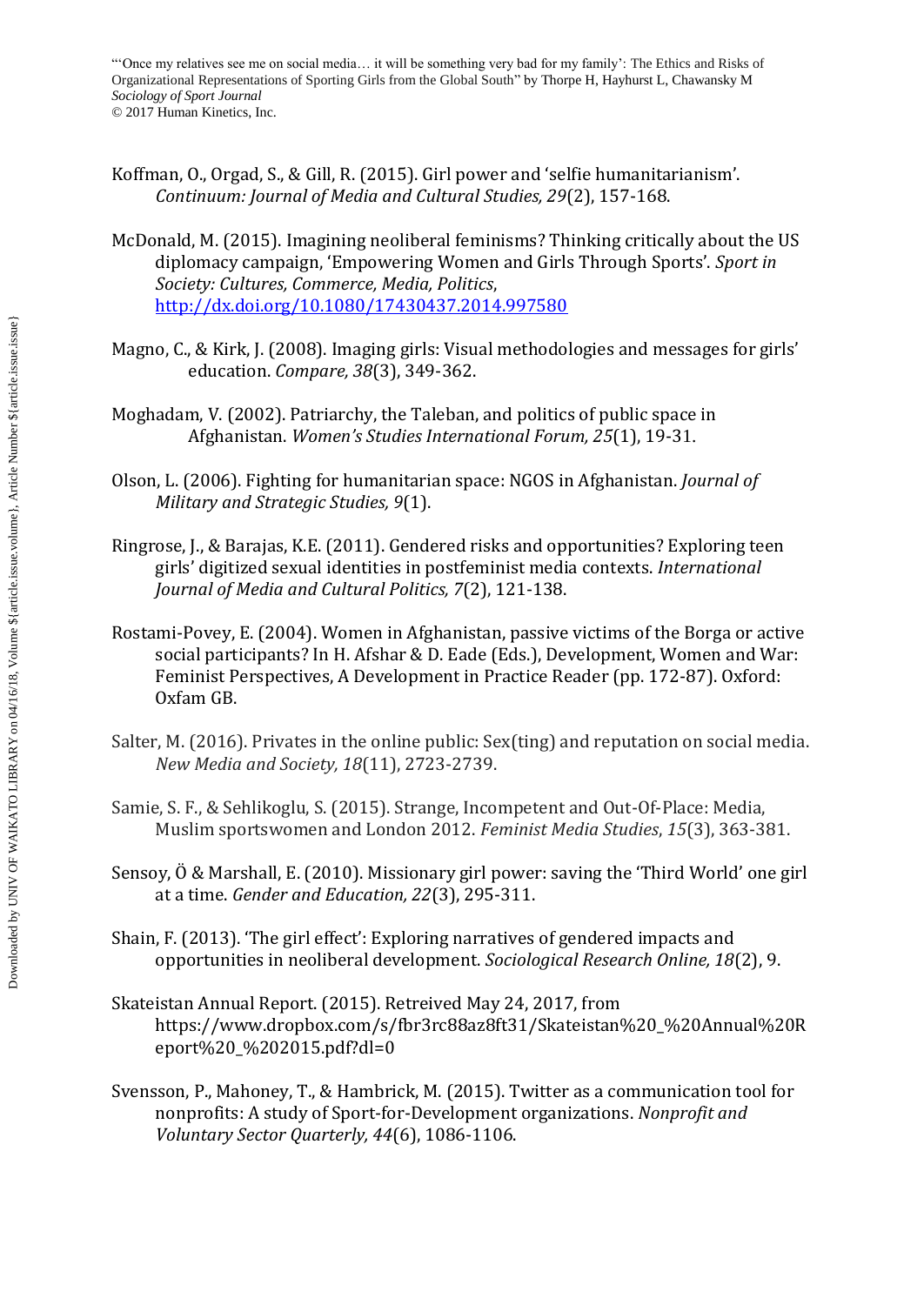- Switzer, H. (2013). (Post)feminist development fables: The *Girl Efect* and the production of sexual subjects. *Feminist Theory, 14*(3), 345-360.
- Thorpe, H. & Ahmad, N. (2015). Youth, action sports and political agency in the Middle East: Lessons from a grassroots parkour group in Gaza. *International Review for the Sociology of Sport, 50*, 678-704.
- Thorpe, H. & Chawansky, M. (2016). The 'Girl Effect' in action sports for development: The case of the female practitioners of Skateistan. In H. Thorpe & R. Olive (Eds.), *Women in Action Sport Cultures: Identity, Politics and Experience* (pp. 133-152). Palgrave Macmillan: Houndmills.
- Thorpe, H. & Rinehart, R. (2013). Action sport NGOs in a neoliberal context: The cases of Skateistan & Surf Aid International. *Journal of Sport and Social Issues, 37*(2), 115- 141.
- Toffoletti, K. (2016). Analyzing media representations of sportswomen—Expanding the conceptual boundaries using a postfeminist sensibility. *Sociology of Sport Journal*, *33*(3), 199-207.
- Wijnen, E., & Wildschut, M. (2015). Narrating goals: a case study on the contribution of Digital Storytelling to cross-cultural leadership development. *Sport in Society*, *18*(8), 938-951.
- Wilson, K. (2011). 'Race', gender and neoliberalism: Changing visual representations in development. *Third World Quarterly, 32*(2), 315-331.
- Wilson, K. (2015). Towards a radical re-appropriation: Gender, development and neoliberal feminism. *Development and Change, 46* (4), 803-832.
- Wilson, B. & Hayhurst, L. (2009). Digital activism: Neoliberalism, the internet, and sport for youth development. *Sociology of Sport Journal, 26*(1), 155-181.
- Win, E. (2007). Not very poor, powerless or pregnant: the African woman forgotten by development. In A. Cornwall, E. Harrison, & A. Whitehead (Eds.), *Feminisms in Development: Contradictions, Contestations and Challenges* (pp. 79-85). London: Zed Books.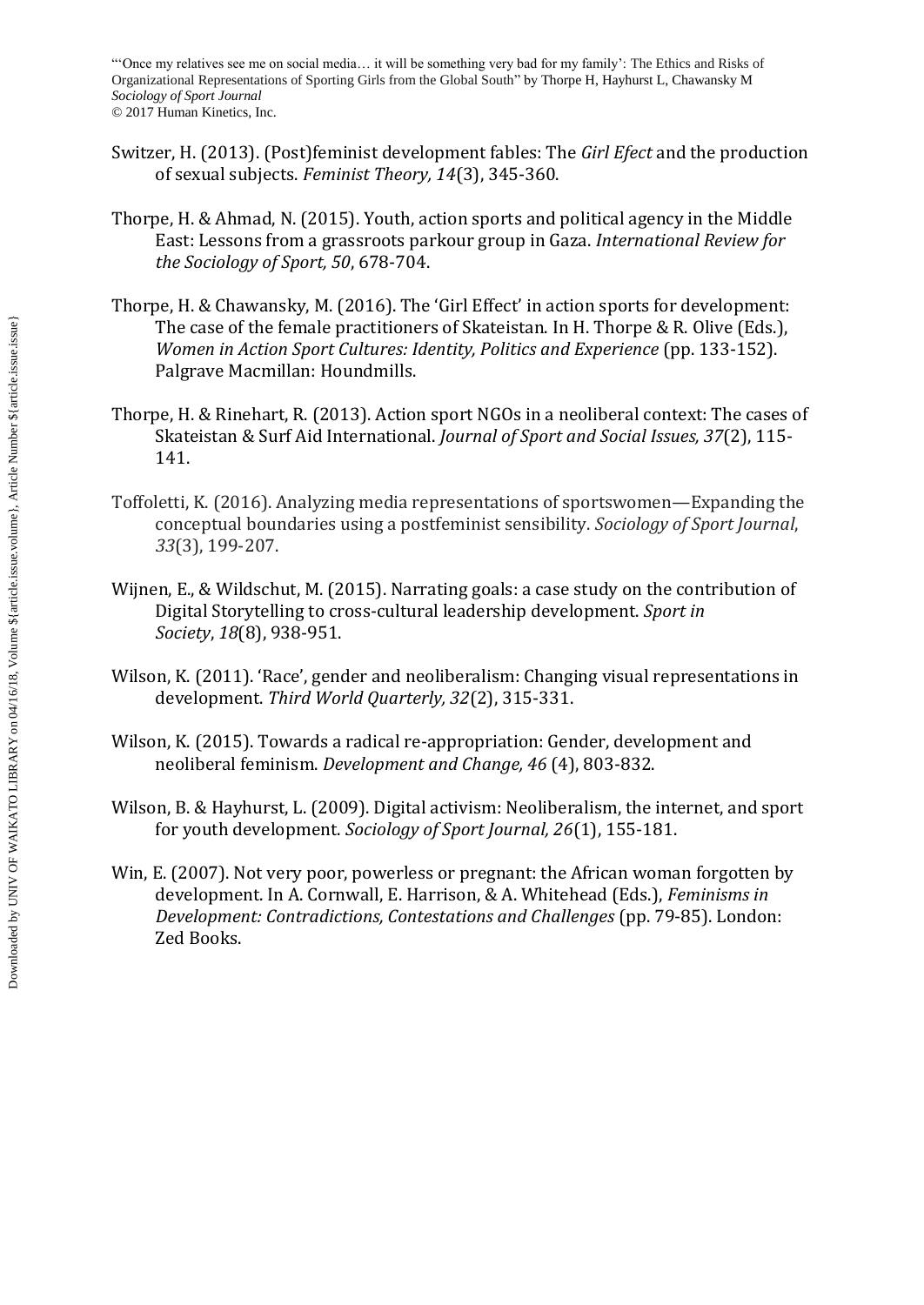© 2017 Human Kinetics, Inc.



**Figure 1:** An example of the 'positive' imagery of Afghan girl skateboarders common in Skateistan communication campaigns, particularly the type of images that appear on Facebook, Instagram and the organizational website. Used with permission of Skateistan.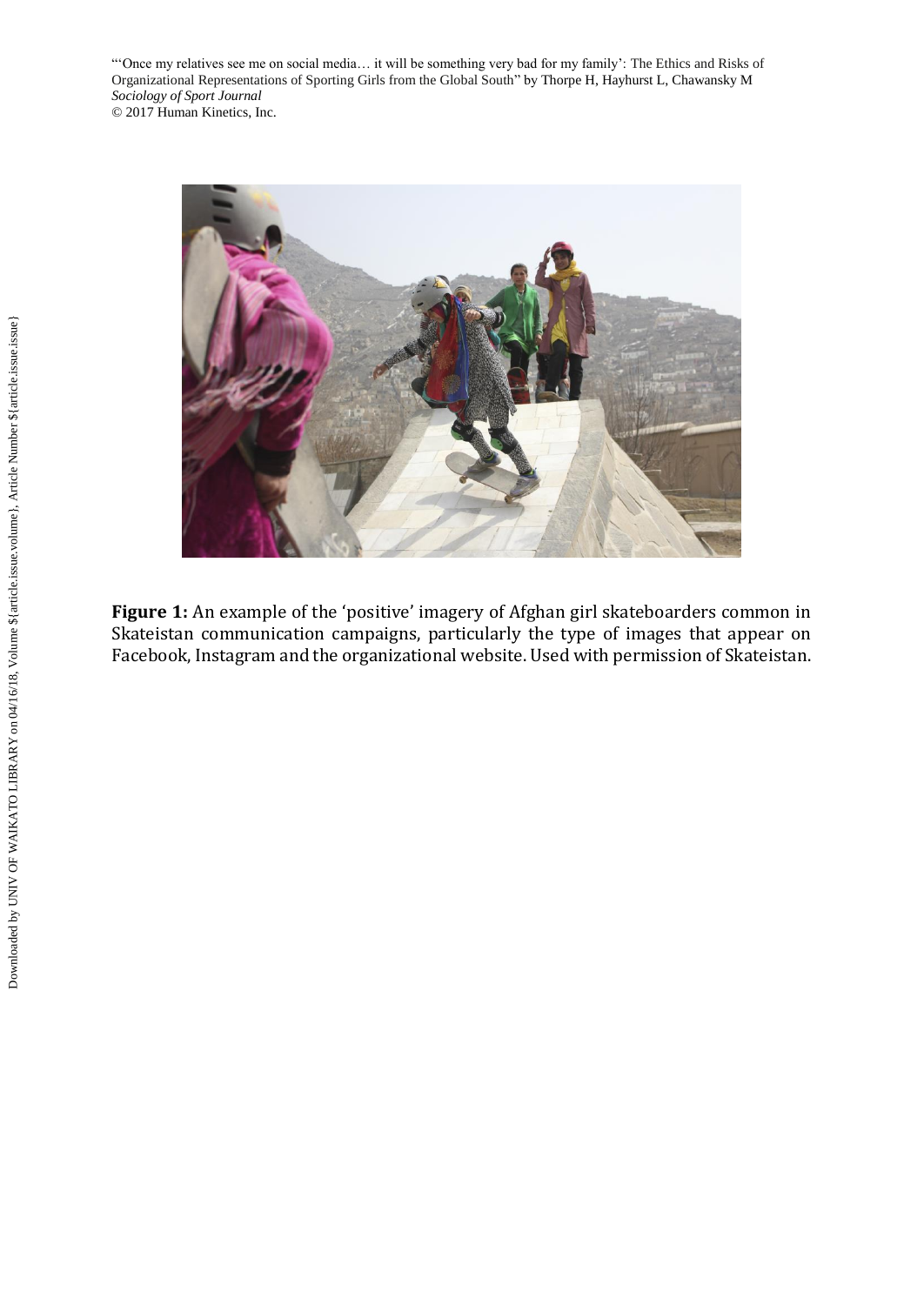© 2017 Human Kinetics, Inc.



**Figure 2.** A screen grab of the BBC documentary 'Skate Girls of Kabul'. Image taken by first author.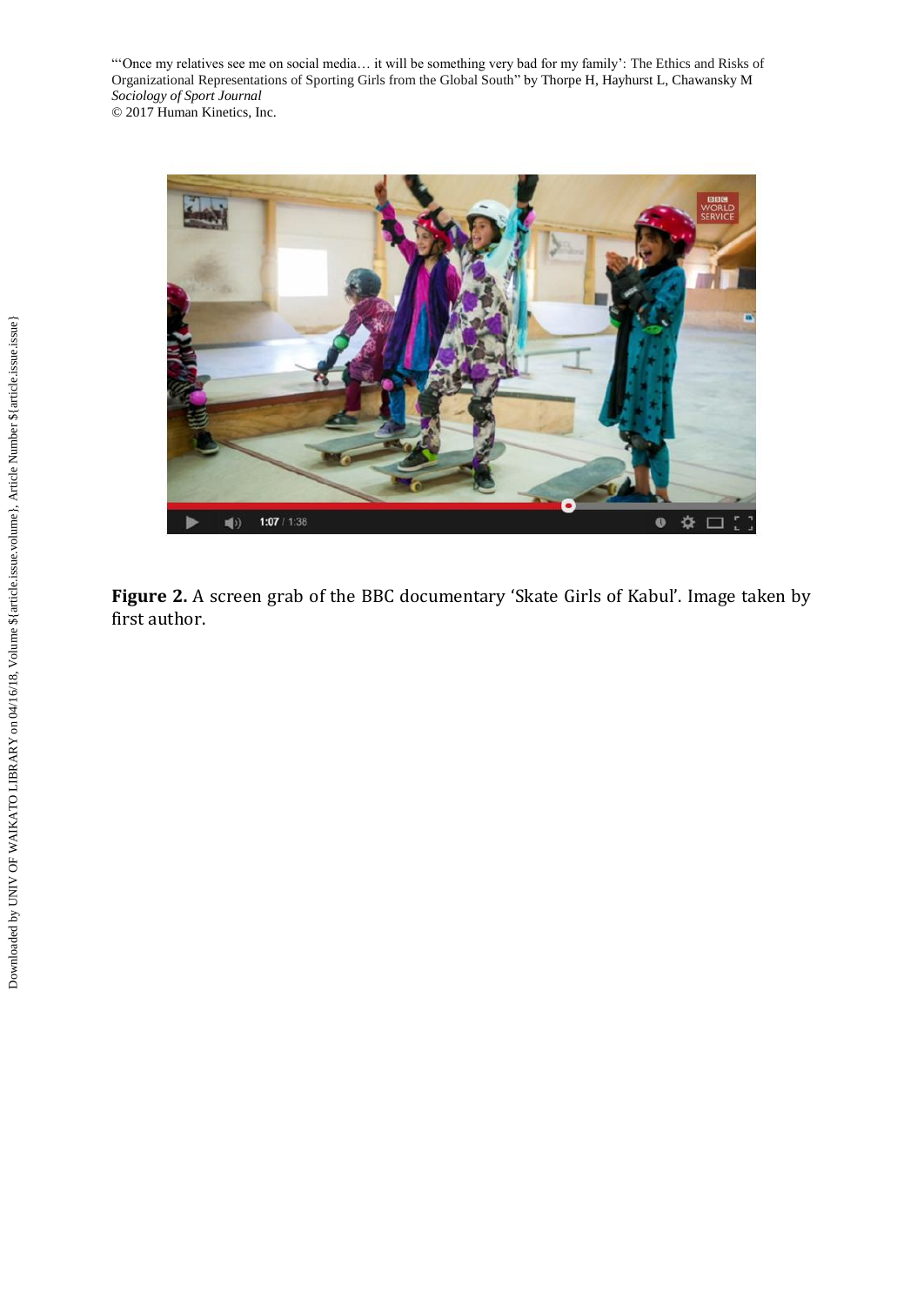© 2017 Human Kinetics, Inc.



**Figure 3.** Two Afghan female participants in the Skateistan Youth Leaders programme participate in a media training session. In this image we see the young woman with the black helmet filming her peer with a Go Pro in her right hand.